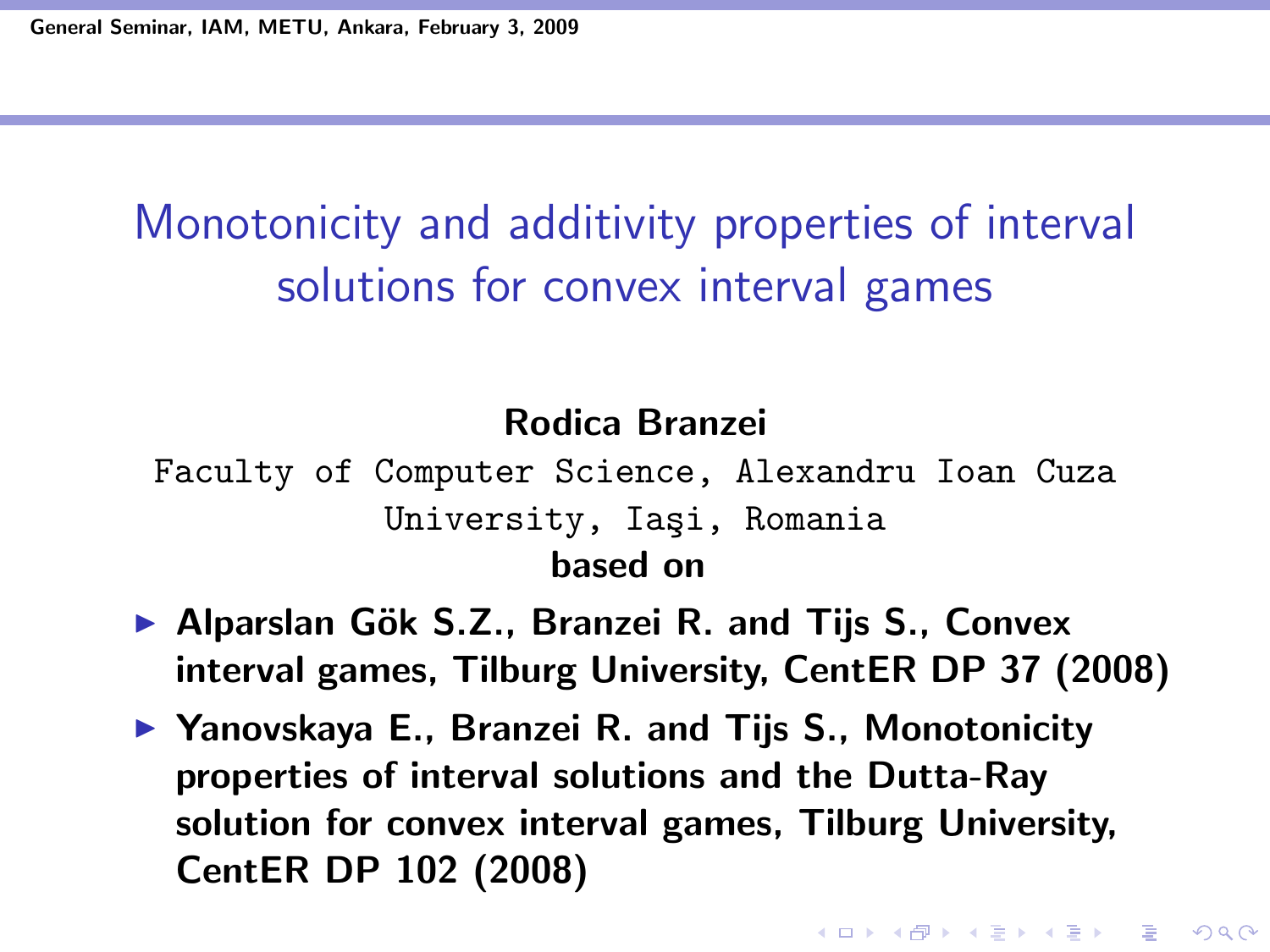### **Outline**

Interval cooperative games versus traditional cooperative games Interval calculus Convex interval games versus traditional convex games Properties of solutions for traditional (convex) games Monotonicity properties of TU game values Classes of cooperative interval games Properties of solutions for (convex) interval games Square solutions and related results Inheritence of monotonicity properties by interval values References

**K ロ ▶ K @ ▶ K 할 X X 할 X 및 할 X X Q Q O**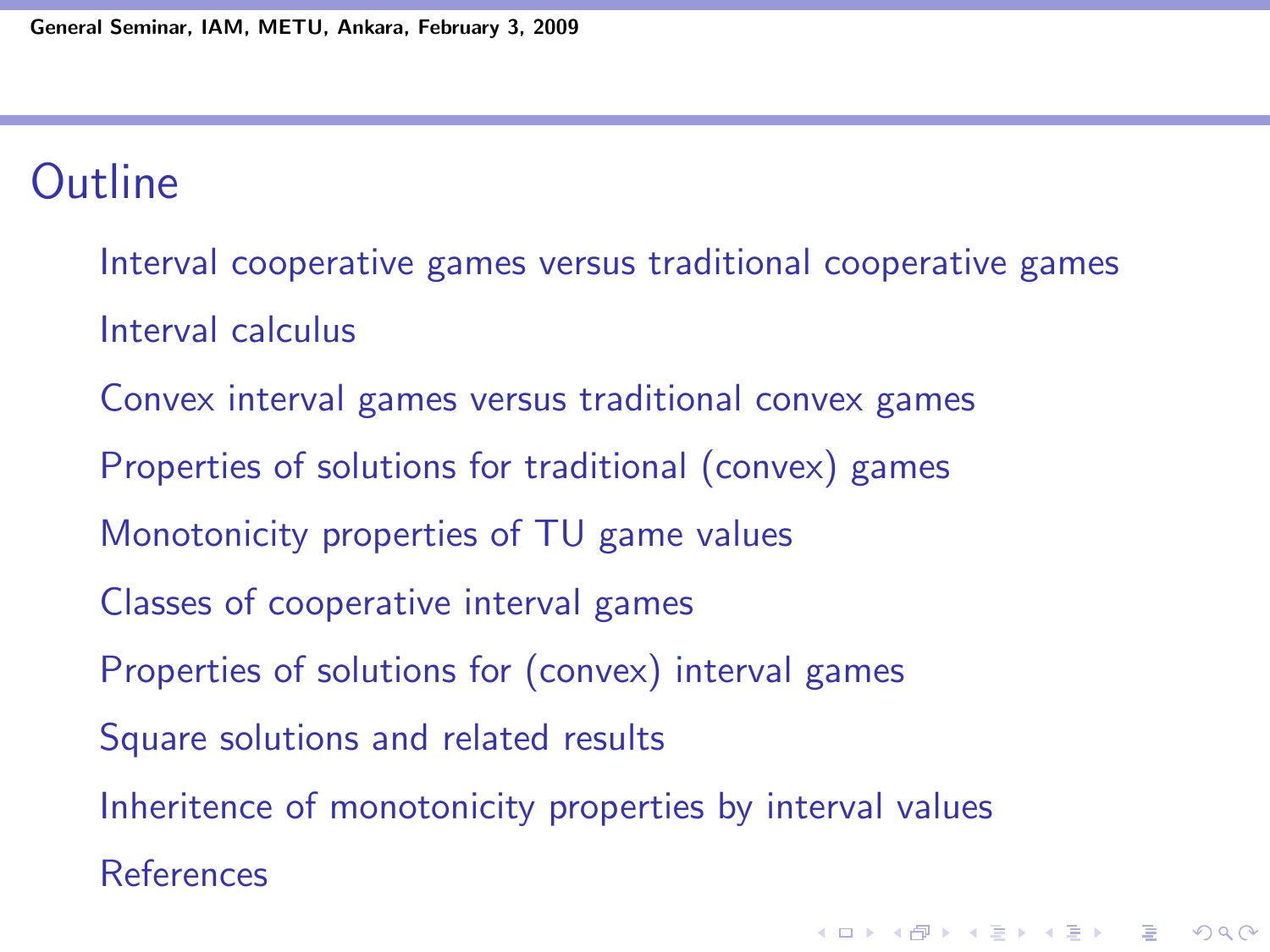# Interval cooperative games versus traditional cooperative games

$$
\blacktriangleright N = \{1, 2, ..., n\} \text{ - the set of players}
$$

 $V : 2^N \to \mathbb{R}, V(\emptyset) = 0$  v is the characteristic function of the game.

 $G<sup>N</sup>$  - the family of coalitional (TU) games with player set N

► 
$$
w: 2^N \rightarrow I(\mathbb{R})
$$
,  $w(\emptyset) = [0, 0]$   
 $IG^N$  - the family of all interval games with player set N

#### Example (LLR-game):

Let  $\langle N, w \rangle$  be an interval game with  $w(1, 3) = w(2, 3) = w(1, 2, 3) = J \geq [0, 0]$  and  $w(S) = [0, 0]$ otherwise.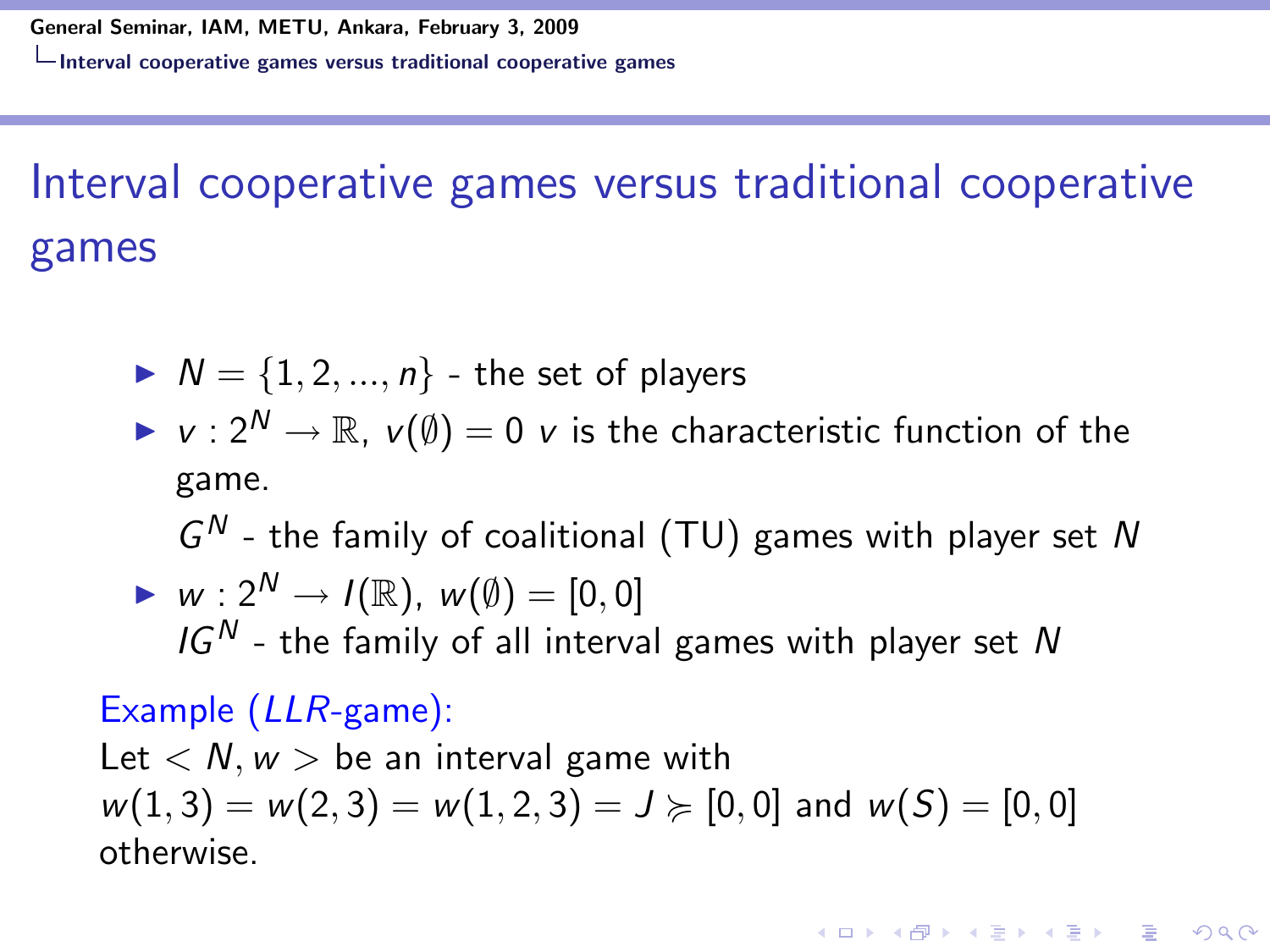### Interval Calculus

 $I(\mathbb{R})$  - the set of all closed intervals in  $\mathbb R$  $I(\mathbb{R})^N$  - the set of all *n*-dimensional vectors with elements in  $I(\mathbb{R})$ Let  $I, J \in I(\mathbb{R})$  with  $I = [I, \overline{I}], J = [J, \overline{J}], |I| = \overline{I} - I$  and  $\alpha \in \mathbb{R}_+$ . Then,

- $I + J = [I + J, I + J]$
- $\blacktriangleright \alpha I = [\alpha \underline{I}, \alpha \overline{I}]$
- $I J = [I J, \overline{I} \overline{J}]$  (defined only if  $|I| \ge |J|$ ) (Moore (1979):  $I - J = \left[ \underline{I} - \overline{J}, \overline{I} - \underline{J} \right]$ )
- $\blacktriangleright$   $I \geq J$ , if and only if  $I > J$  and  $\overline{I} > \overline{J}$
- $\blacktriangleright$   $I \preccurlyeq J$ , if and only if  $I \leq J$  and  $\overline{I} \leq \overline{J}$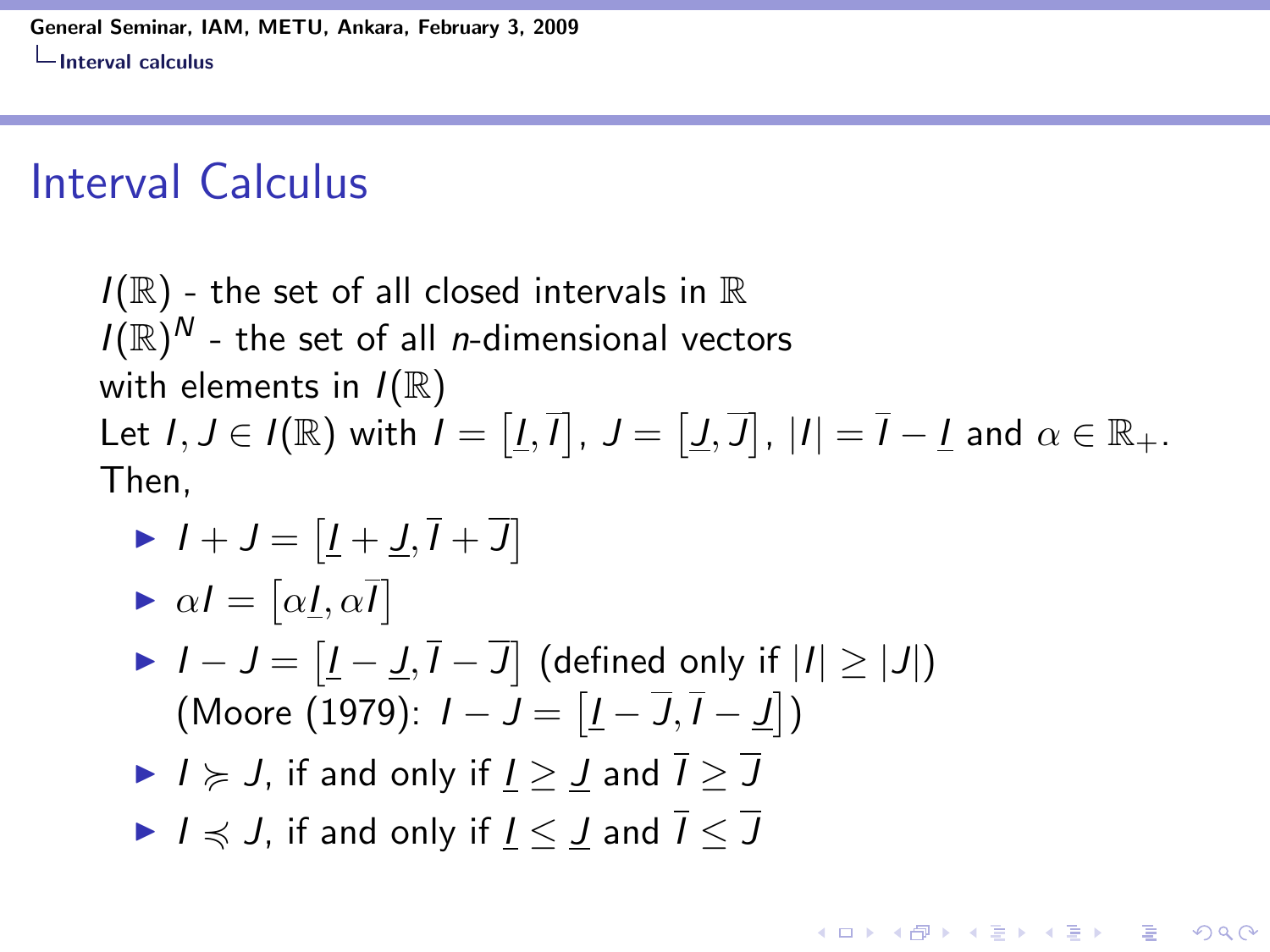Convex interval games versus traditional convex games

A game  $\langle N, \nu \rangle$  is called convex (or supermodular) (Shapley (1971)) if  $v(S \cup T)+v(S \cap T) \ge v(S)+v(T)$  for all  $S, T \subset N$ .

 $CG^N$  - the class of convex games with player set  $N$ .

- We call a game  $w \in I G^N$ 
	- $\blacktriangleright$  supermodular if

 $w(S) + w(T) \preccurlyeq w(S \cup T) + w(S \cap T)$  for all  $S, T \in 2^N$ ; (a)

**KORKAR KERKER EL VOLO** 

 $\triangleright$  convex if  $\lt N, w >$  is supermodular and its length game  $\langle N, |w| \rangle$  is also supermodular.

 $CIG<sup>N</sup>$  - the class of convex interval games with player set N.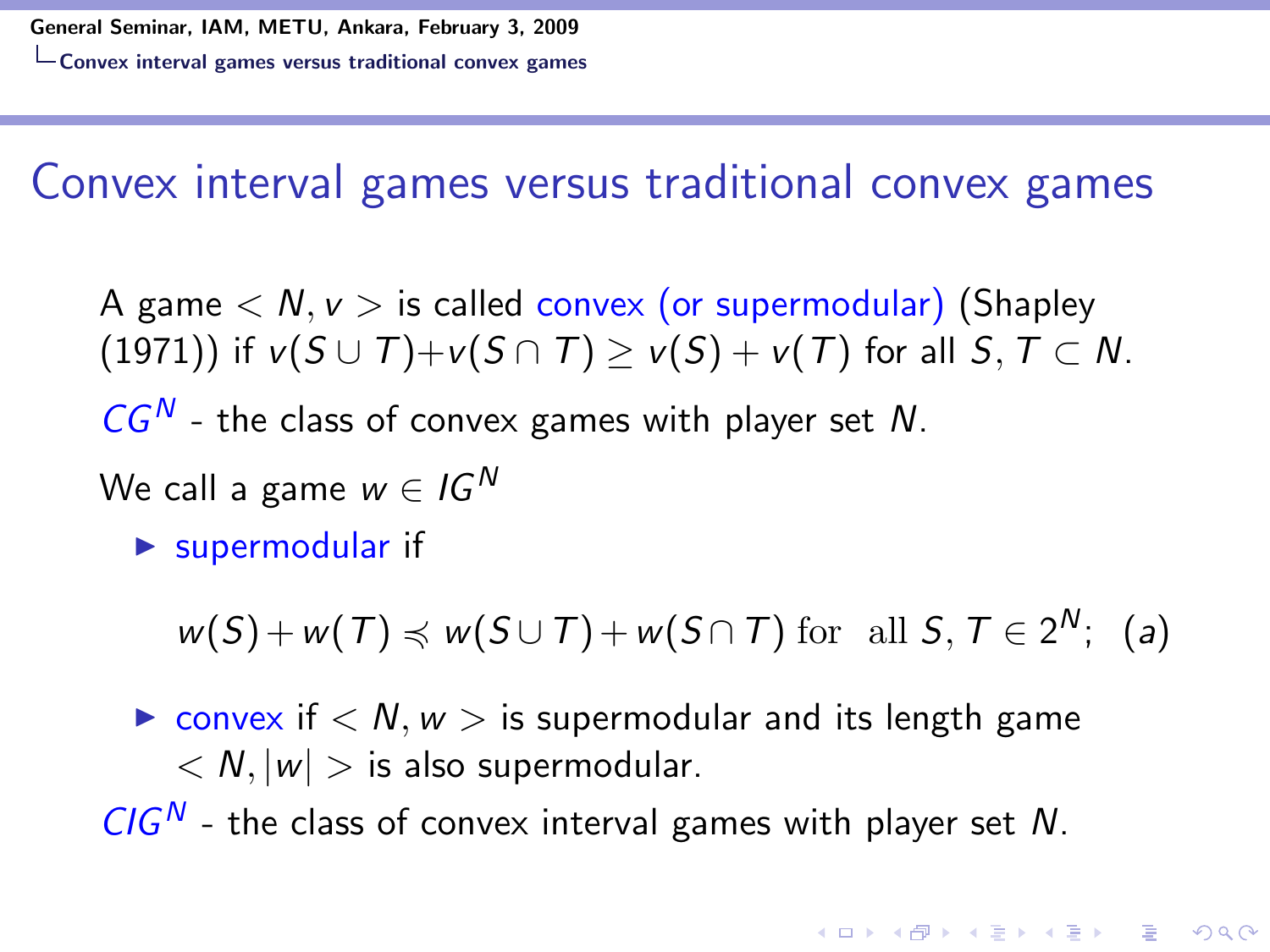Properties of solutions for traditional (convex) games

The core (Gillies (1959))  $C({\mathsf v})$  of  ${\mathsf v} \in G^{\mathsf N}$  is defined by

$$
C(v) = \left\{ x \in \mathbb{R}^N \vert \sum_{i \in N} x_i = v(N); \sum_{i \in S} x_i \geq v(S) \text{ for each } S \in 2^N \right\}.
$$

**KORK ERKER ADE YOUR** 

 $C(v) \neq \emptyset$  for each  $v \in CG^N$ .

 $C: G^N \twoheadrightarrow \mathbb{R}^N$  is superadditive.  $C: CG^N \twoheadrightarrow \mathbb{R}^N$  is additive.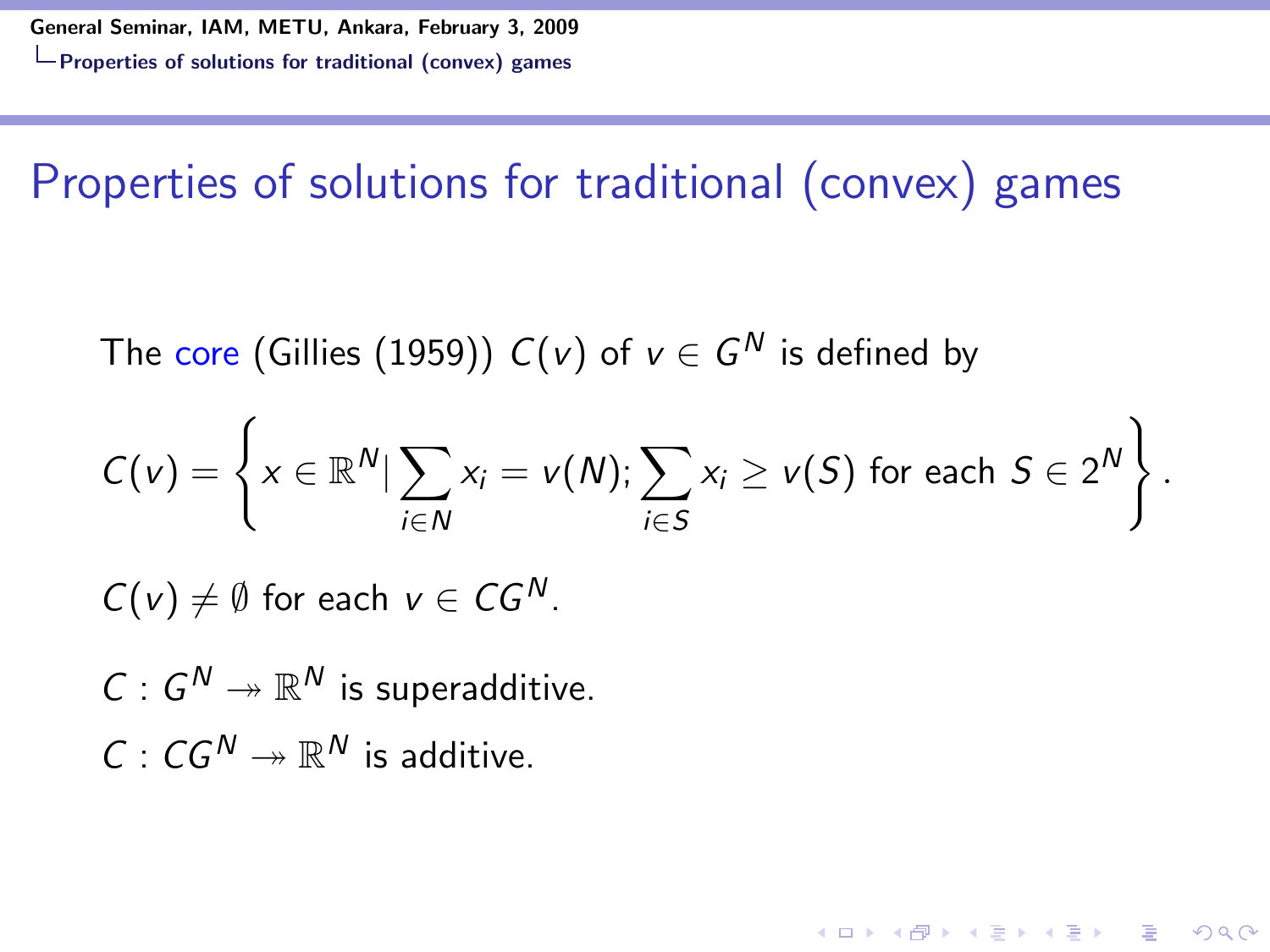Properties of solutions for traditional (convex) games

$$
\Pi(N): \text{ set of permutations } \sigma: N \to N
$$
\n
$$
P_{\sigma}(i) = \{r \in N | \sigma^{-1}(r) < \sigma^{-1}(i)\} \colon \text{set of predecessors of } i \text{ in } \sigma
$$

The marginal vector  $m^{\sigma}(v)$  of v gives player *i*:  $m_i^{\sigma}(v) = v(P_{\sigma}(i) \cup \{i\}) - v(P_{\sigma}(i))$ 

The Weber set (Weber (1988))  $W(v)$  of a game  $v\in G^N$  is the convex hull of the n! marginal vectors  $m^{\sigma}(v)$ , corresponding to n! permutations  $σ ∈ Π(N)$ .

4 0 > 4 4 + 4 3 + 4 3 + 5 + 9 4 0 +

 $C(v) \subset W(v)$  for each  $v \in G^N$ .

 $C(v) = W(v)$  for each  $v \in CG^N$ .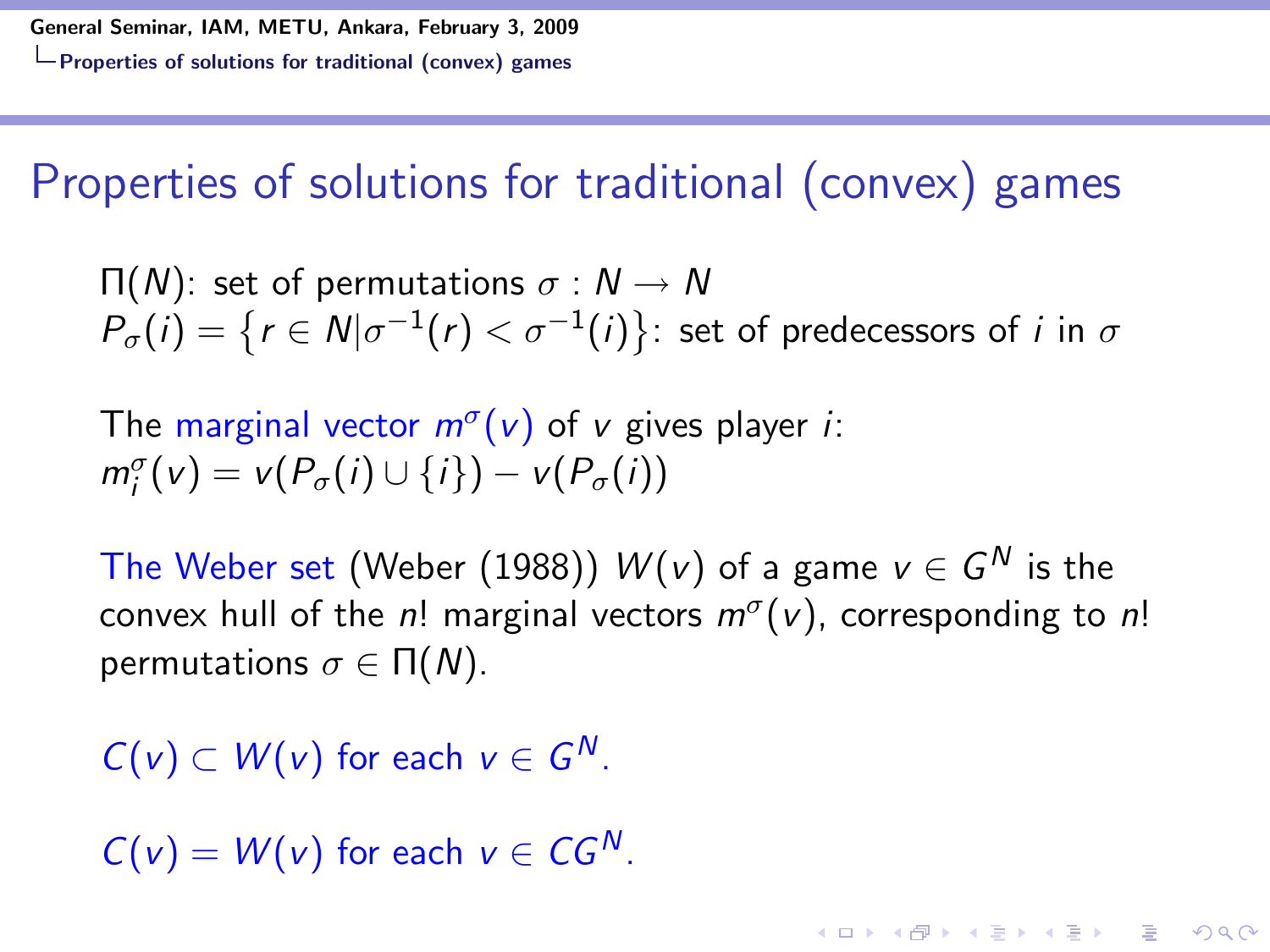Properties of solutions for traditional (convex) games

The  $\mathsf{Shapley}$  value  $\mathsf{(Shapley \ (1953))}\; \phi(\mathsf{v})$  of a game  $\mathsf{v}\in \mathsf{G}^{\mathsf{N}}$  is the average of the marginal vectors of the game, i.e.,

$$
\phi(v) := \frac{1}{n!} \sum_{\sigma \in \Pi(N)} m^{\sigma}(v).
$$

4 0 > 4 4 + 4 3 + 4 3 + 5 + 9 4 0 +

 $\phi: \mathsf{G}^\mathsf{N} \to \mathbb{R}^\mathsf{N}$  is additive.

 $\phi(v) \in C(v)$  for each  $v \in CG^N$ .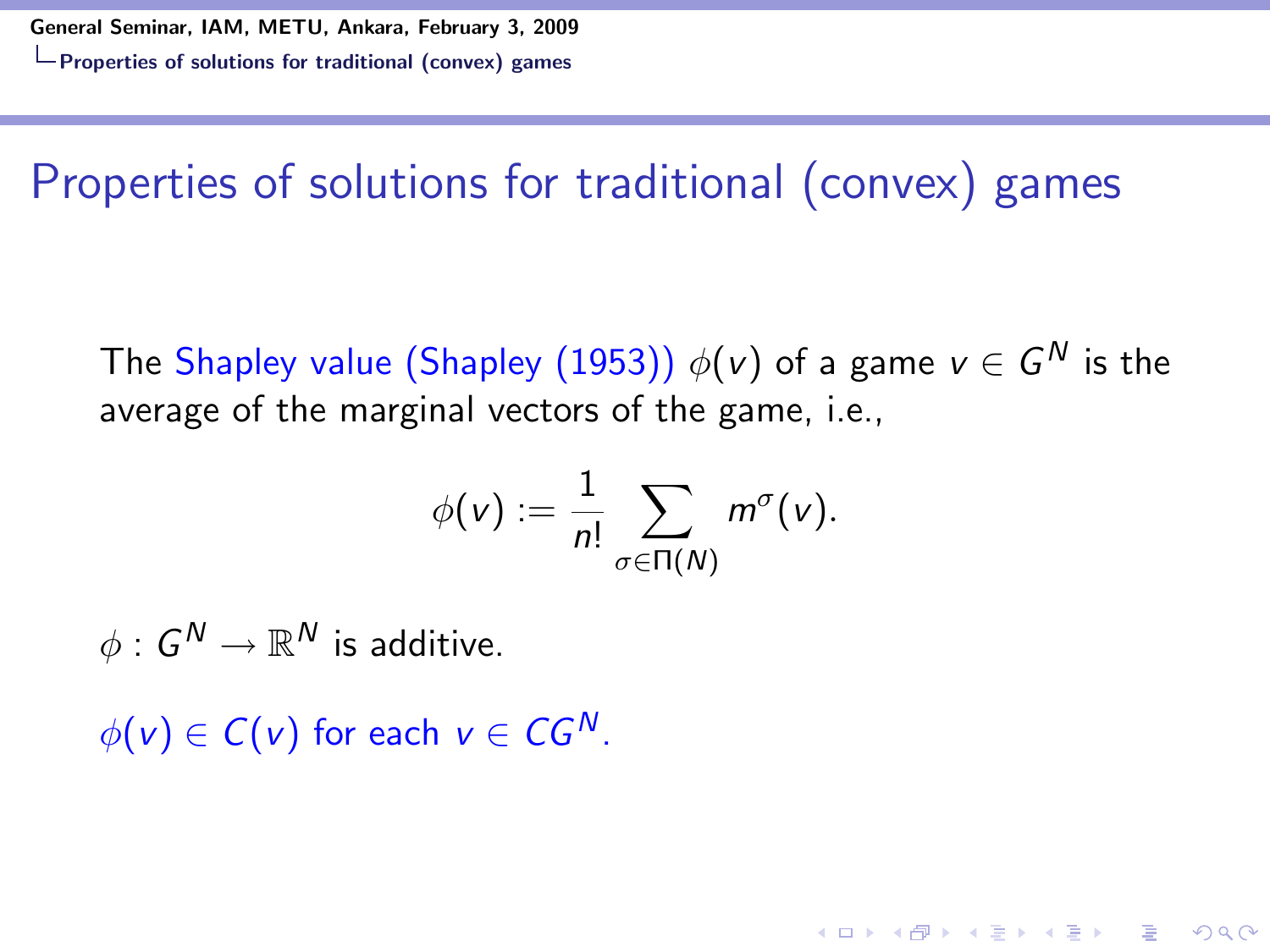## Monotonicity properties of TU game values

Convex monotonicity (CvM). If  $\langle N,\nu\rangle,\,\langle N,\nu'\rangle,\,\langle N,\nu'-\nu\rangle\in {\it CG}^N,\, \text{and}\,\,\nu'(S)\geq \nu(S)$  for all  $S \subset N$ , then  $\varphi(N, v') \geq \varphi(N, v)$ .

**Aggregate monotonicity** If  $v'(N) > v(N)$  and  $v'(S) = v(S)$  for all  $S \subsetneq N$ , then  $\varphi(N, v') \geq \varphi(N, v)$ .

4 0 > 4 4 + 4 3 + 4 3 + 5 + 9 4 0 +

**Coalitional monotonicity**. For each coalition  $S \subset N$ ,  $v'(S) > v(S)$  and  $v'(T) = v(T)$  for all  $T \neq S$  imply  $\varphi_i(N, v') \ge \varphi_i(N, v)$  for all  $i \in S$ .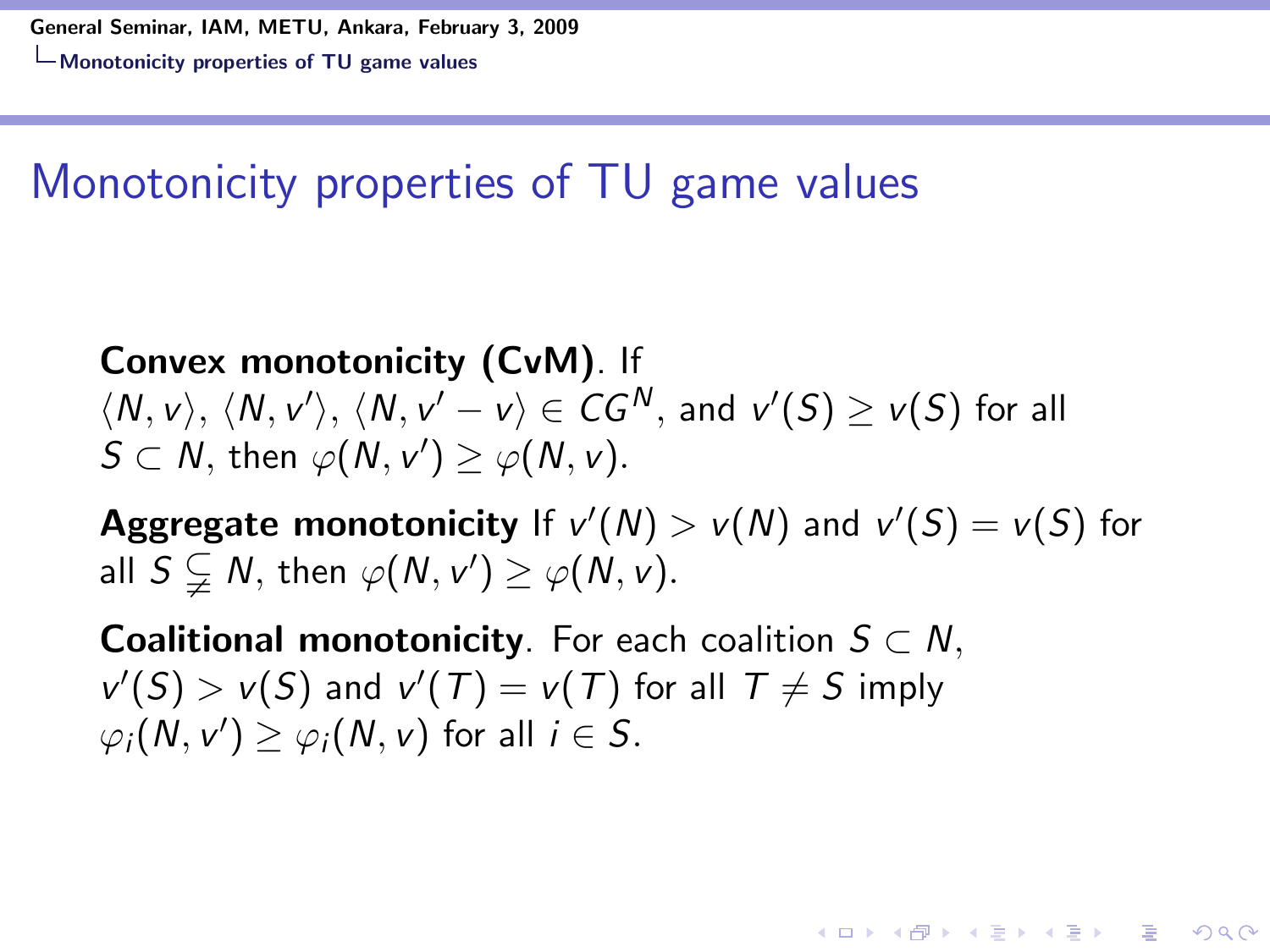## Monotonicity properties of TU game values

**Contribution monotonicity (CM)**. For each  $i \in N$  inequalities  $v'(S \cup \{i\}) - v'(S) \ge v(S \cup \{i\}) - v(S)$  for all  $S \not\ni i$  imply  $\varphi_i(N, v') \geq \varphi_i(N, v).$ 

Weak contribution monotonicity (WCM) (Hokari, van Gellekom (2002)) If for all  $i \in N$  and all coalitions  $S \not\ni i$  the inequalities  $v'(S \cup \{i\}) - v'(S) \ge v(S \cup \{i\}) - v(S)$  hold, then  $\varphi(N, v') \geq \varphi(N, v).$ 

Note that all these properties were defined for games with the same sets of players. It is clear that

$$
CM \implies WCM \implies AM. \tag{1}
$$

Let us check where convex monotonicity is placed in relations (1).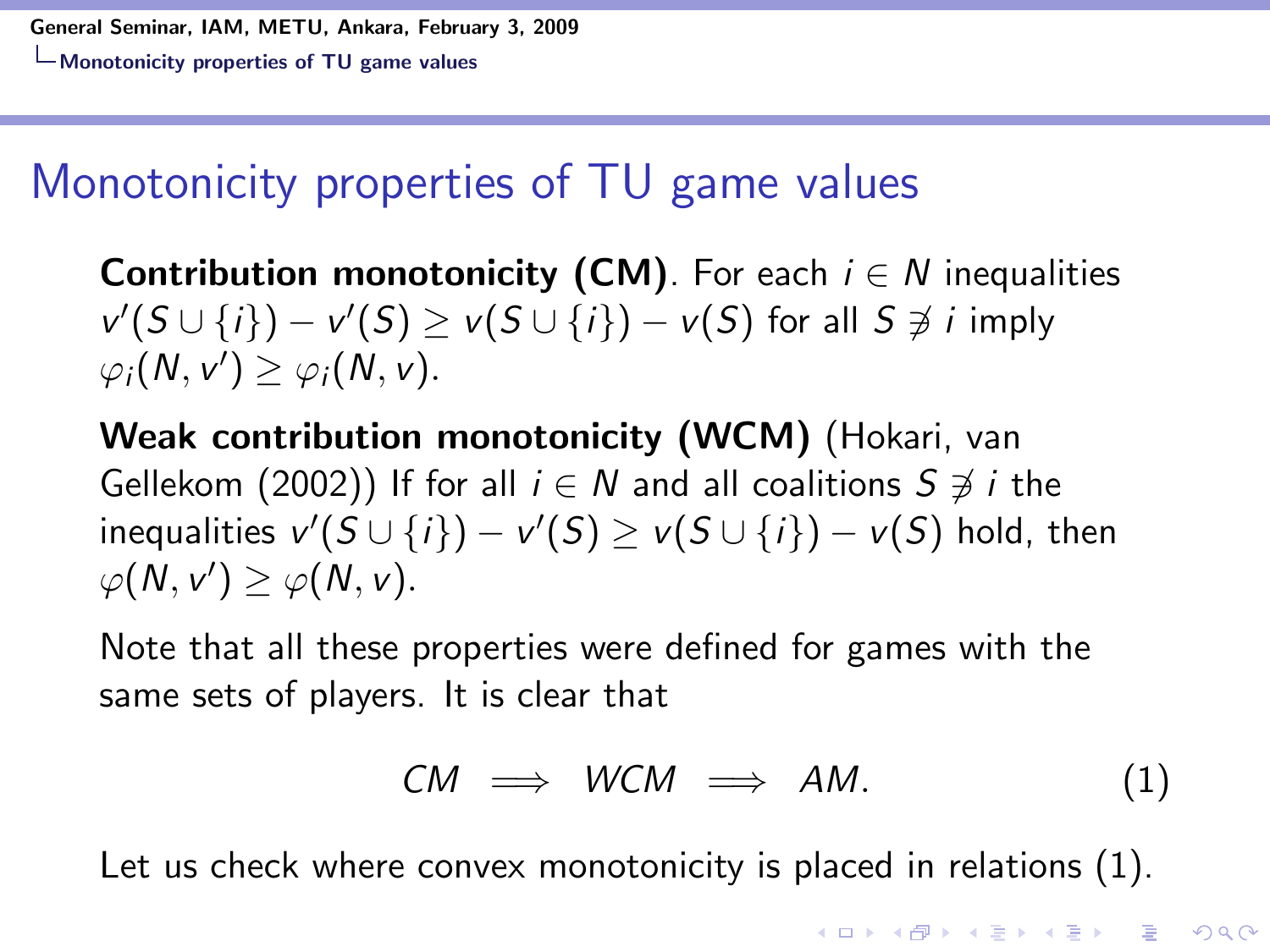**Proposition 1:** On the class of convex games  $GC^N$ 

$$
WCM \implies CvM \implies AM.
$$

*Proof.* Let  $\langle N, v \rangle, \langle N, v' \rangle, \langle N, v' - v \rangle$  be convex games such that  $v'(S) \ge v(S)$  for all  $S \subset N$ . Then for all  $i \in N$  and  $S \not\ni i$ 

$$
v'(S \cup \{i\}) - v'(S) \ge v(S \cup \{i\}) - v(S). \tag{2}
$$

**KORKAR KERKER EL VOLO** 

If a value  $\varphi$  on  $CG^N$  satisfies weak contribution monotonicity, then  $\varphi(N, \nu') \ge \varphi(N, \nu)$ , and  $\varphi$  satisfies convex monotonicity. Let now  $\varphi$  be any value on the class  $CG^N$  that satisfies convex monotonicity. Then for games  $\langle N, v \rangle, \langle N, v' \rangle$  inequalities (2) hold, inclusively for those such that  $v(S) = v'(S)$  for all  $S \subsetneq N$ ,  $v'(N) > v(N)$ , implying  $\varphi(N, v') \geq \varphi(N, v)$ .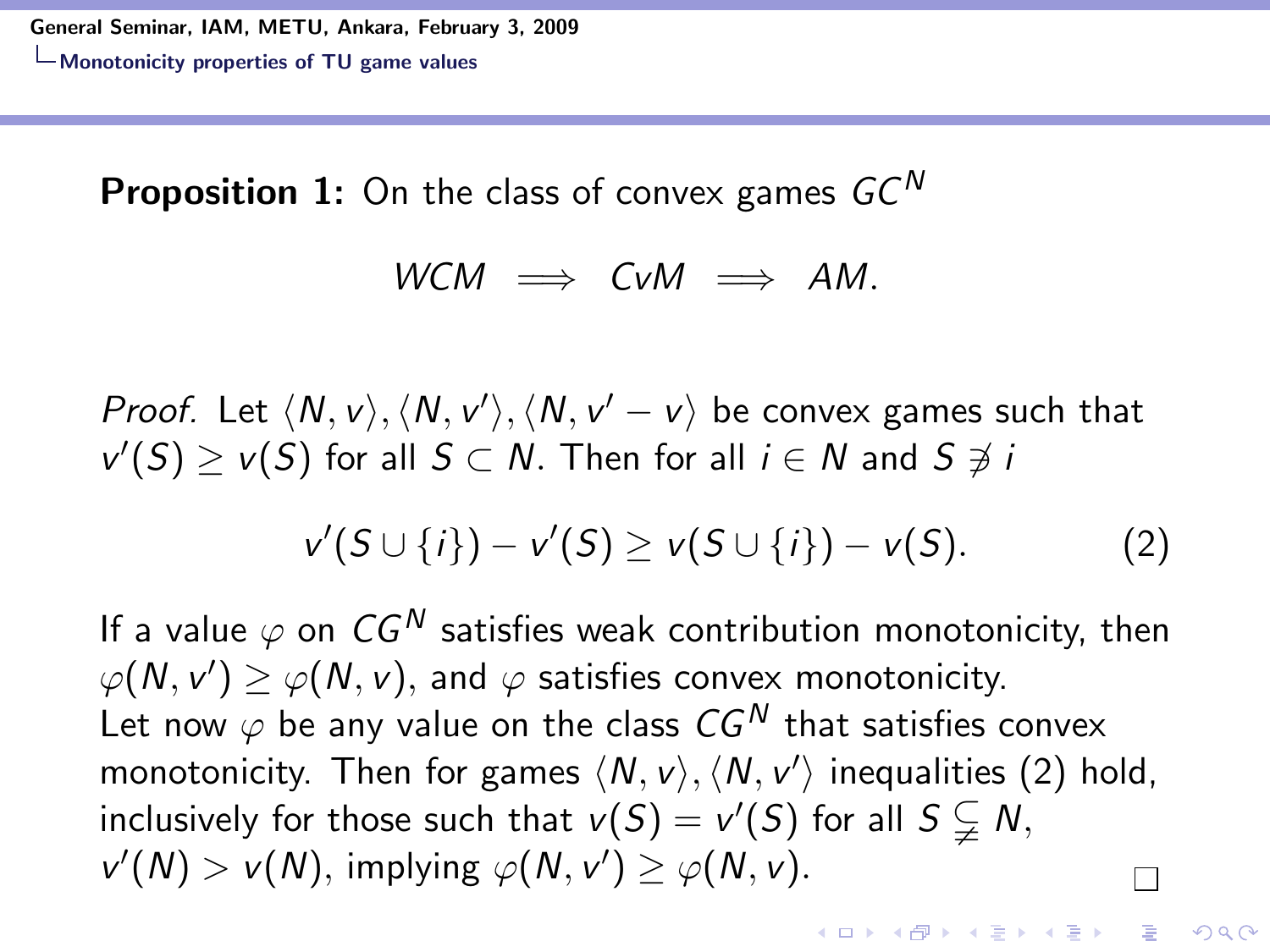Monotonicity properties of TU game values

The (constrained) egalitarian solution  $DR(v)$  of  $v\in\mathsf{G}^{N}$  for TU games was defined (Dutta and Ray (1989)) as the unique Lorenz maximal allocation in the Lorenz core.  $DR(v)$  can be empty, but it exists if  $v \in CG^N$ . For each convex game  $\langle N, v \rangle$  the Dutta–Ray solution is the unique allocation in the core which Lorenz dominates all other core allocations. The Dutta–Ray solution on the class of convex TU games possesses many attractive properties. In particular, Hokari and van Gellekom (2002) proved that the DR solution over the class of convex games satisfies weak contribution monotonicity.

**KORKAR KERKER EL VOLO**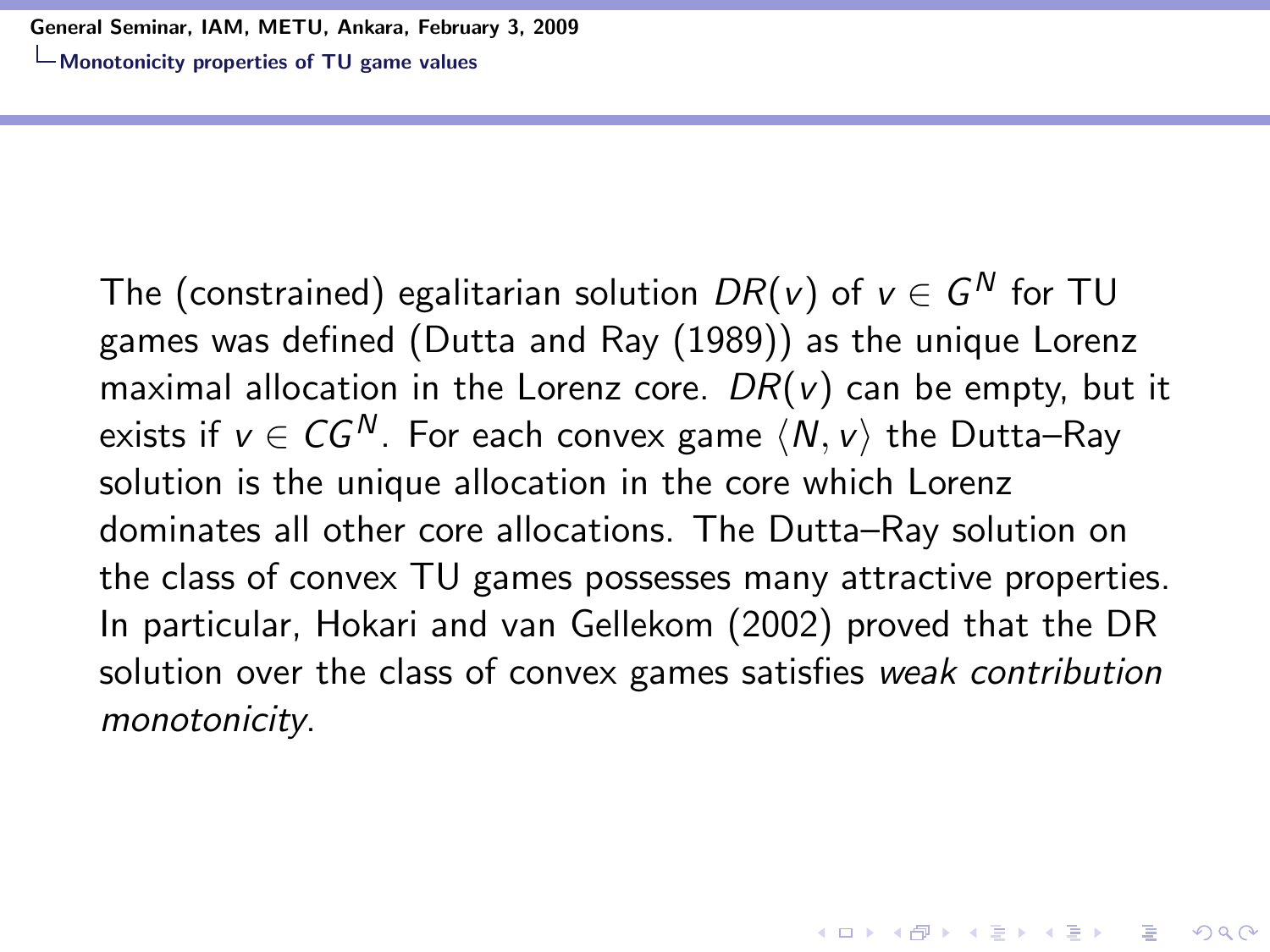### Monotonicity properties of TU game values

The last monotonicity property compares players' payoffs with respect to solution vectors in the initial game and its subgames:

**Population monotonicity**. If  $\langle N, v \rangle$  is a convex game and  $N' \subset N$ , then  $\varphi_i(N, v) \ge \varphi_i(N', v)$  for all  $i \in N'$ , where  $\langle N', v \rangle$  is the subgame of  $\langle N, v \rangle$ .

This property assures the existence of population monotonic allocation schemes, (Sprumont (1990)). Recall that for a game  $v\in G^N$  a scheme  $a=(a_{iS})_{i\in S,S\in 2^N\setminus\{\emptyset\}}$  of real numbers is a population monotonic allocation scheme of  $v$  if

\n- (i) 
$$
\sum_{i \in S} a_{iS} = v(S)
$$
 for all  $S \in 2^N \setminus \{\emptyset\}$ ,
\n- (ii)  $a_{iS} \le a_{iT}$  for all  $S, T \in 2^N \setminus \{\emptyset\}$  with  $S \subset T$  and for each  $i \in S$ .
\n

We notice that convexity of  $v$  is a sufficient condition for the existence of population monotonic allocation schemes.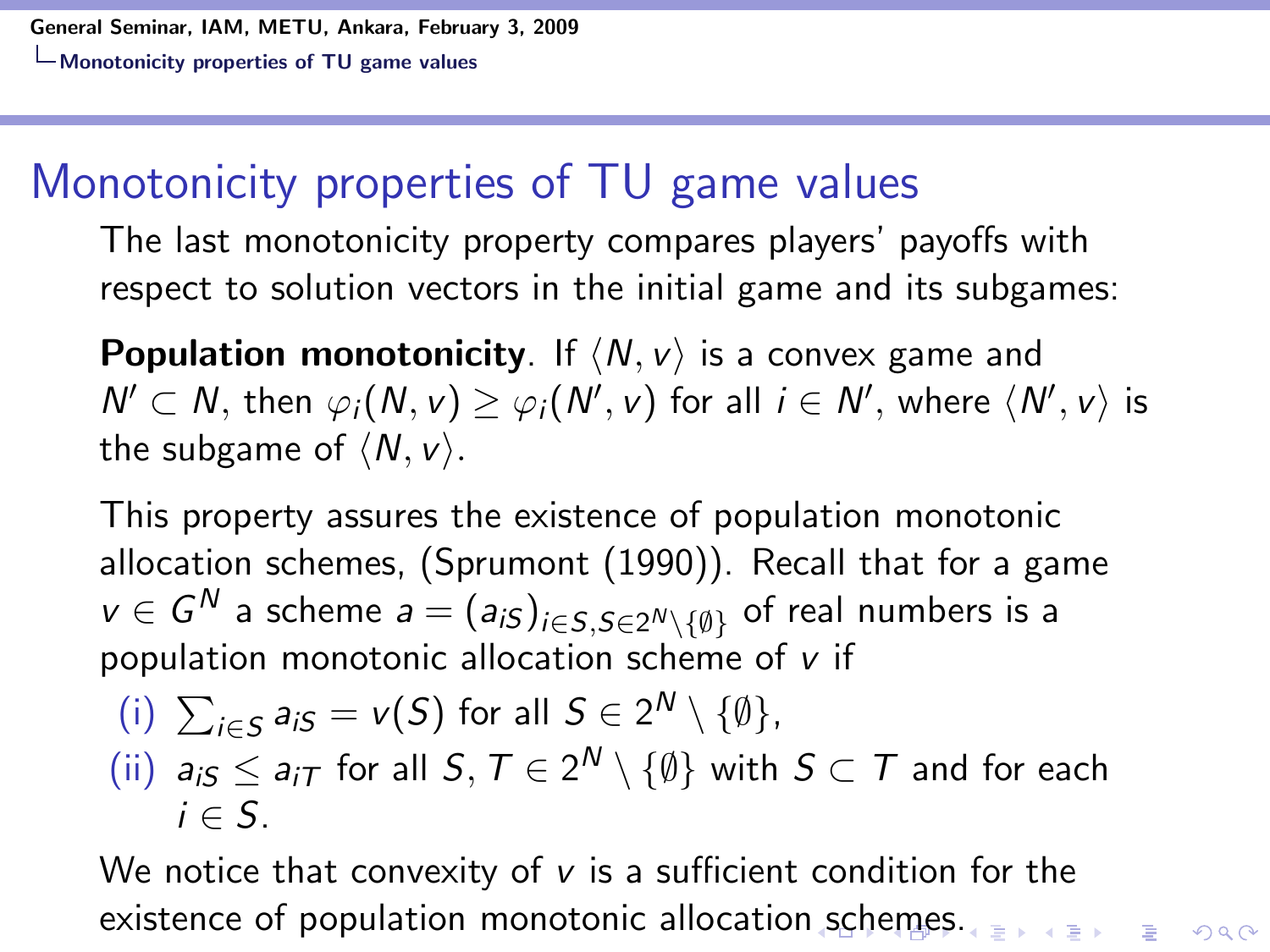### Classes of cooperative interval games

We call a game  $w \in I G^N$ 

- $\triangleright$  size monotonic if  $\lt N, |w| >$  is monotonic, i.e.  $|w| \left( S \right) \le |w| \left( \mathcal{T} \right)$  for all  $\mathcal{S}, \mathcal{T} \in 2^{\mathcal{N}}$  with  $\mathcal{S} \subset \mathcal{T}.$
- $\triangleright$  *I*-balanced if  $C(w) \neq \emptyset$ .

 $SMIG<sup>N</sup>$  - the class of size monotonic games with player set N.  $IBIG<sup>N</sup>$ : class of interval balanced games with player set N  $CIG<sup>N</sup> \subset (SMIG<sup>N</sup> \cap IBIG<sup>N</sup>)$ 

**KORK ERKER ADE YOUR**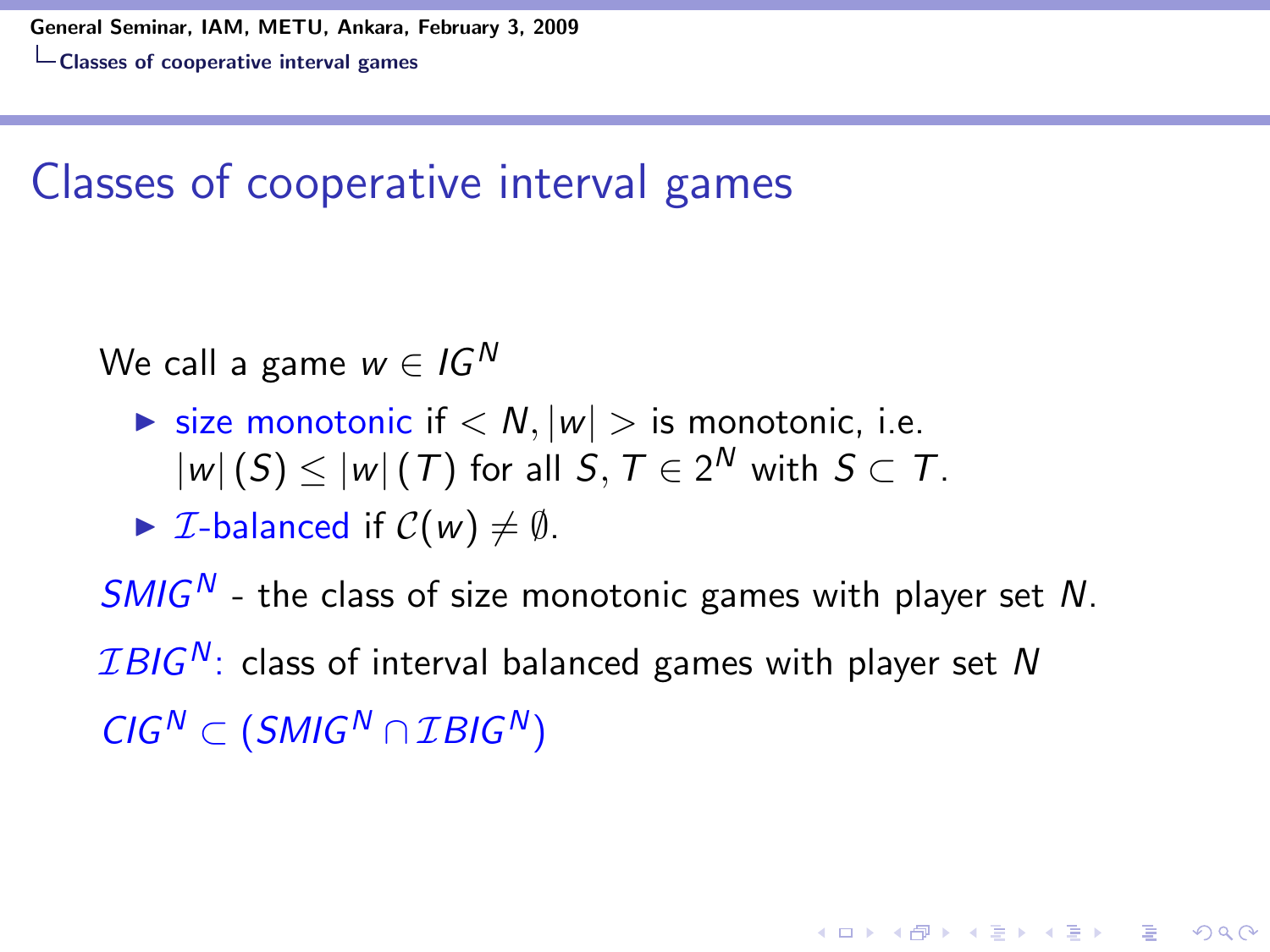## Properties of solutions for (convex) interval games

The interval core:

$$
C(w) = \left\{ (I_1, \ldots, I_n) \in I(\mathbb{R})^N | \sum_{i \in N} I_i = w(N), \sum_{i \in S} I_i \succcurlyeq w(S), \ \forall S \subset N \right\}
$$

4 0 > 4 4 + 4 3 + 4 3 + 5 + 9 4 0 +

payoff interval of player  $i: I_i$  $\sum_{i\in \mathcal{N}}I_{i}=w(\mathcal{N})$ : efficiency condition interval-payoff vector:  $I = (I_1, I_2, \ldots, I_n)$  $\sum_{i\in S} I_i \succcurlyeq w(S)$ : stability condition  $\mathcal{C}: \mathit{IG}^{\mathit{N}} \twoheadrightarrow \mathit{I}(\mathbb{R})^{\mathit{N}}$  is a superadditive map.  $\mathcal{C}: C$ IG $^{\mathcal{N}}\twoheadrightarrow I(\mathbb{R})^{\mathcal{N}}$  is an additive map.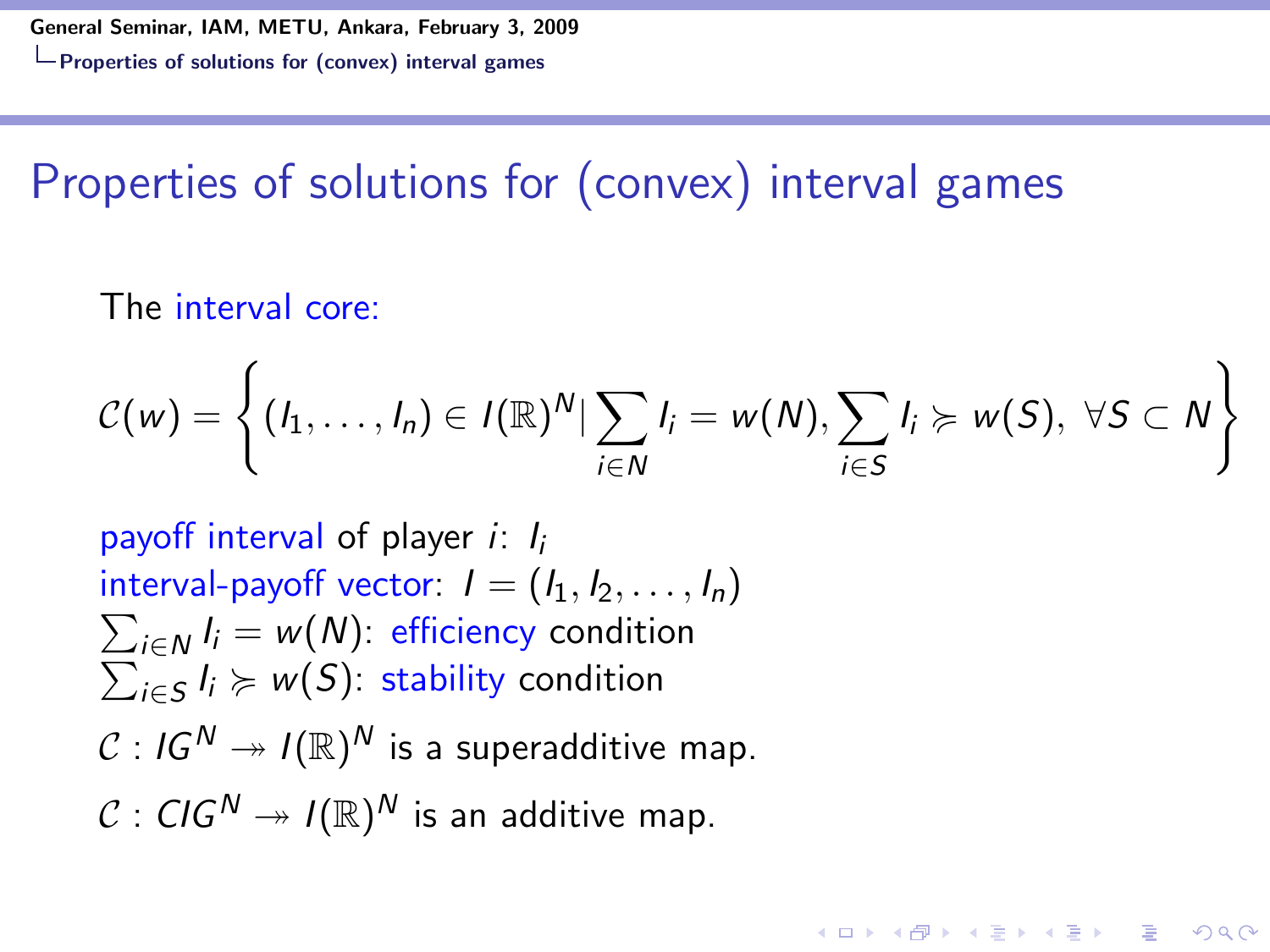## Properties of solutions for (convex) interval games

Let  $w \in SMIG^N$ .

- The interval marginal vector  $m^{\sigma}(w)$  of w gives player *i*:  $m_i^{\sigma}(w) = w(P_{\sigma}(i) \cup \{i\}) - w(P_{\sigma}(i))$
- $\blacktriangleright$  The interval Weber set  $W$  is defined by  $\mathcal{W}(w) = \text{conv}\left\{m^{\sigma}(w)| \sigma \in \Pi(\mathcal{N})\right\}.$
- $\blacktriangleright$  The interval Shapley value  $\Phi: \mathcal{SMIG}^N \to I(\mathbb{R})^N$ :  $\Phi(w) = \frac{1}{n!} \sum_{\sigma \in \Pi(N)} m^{\sigma}(w)$ , for each  $w \in SMIG^N$  (b)  $W(w) \subset C(w)$  for each  $w \in CIG^N$ .  $\Phi(w) \in \mathcal{C}(w)$  for each  $w \in \mathcal{C}(\mathcal{G}^N)$ .

4 0 > 4 4 + 4 3 + 4 3 + 5 + 9 4 0 +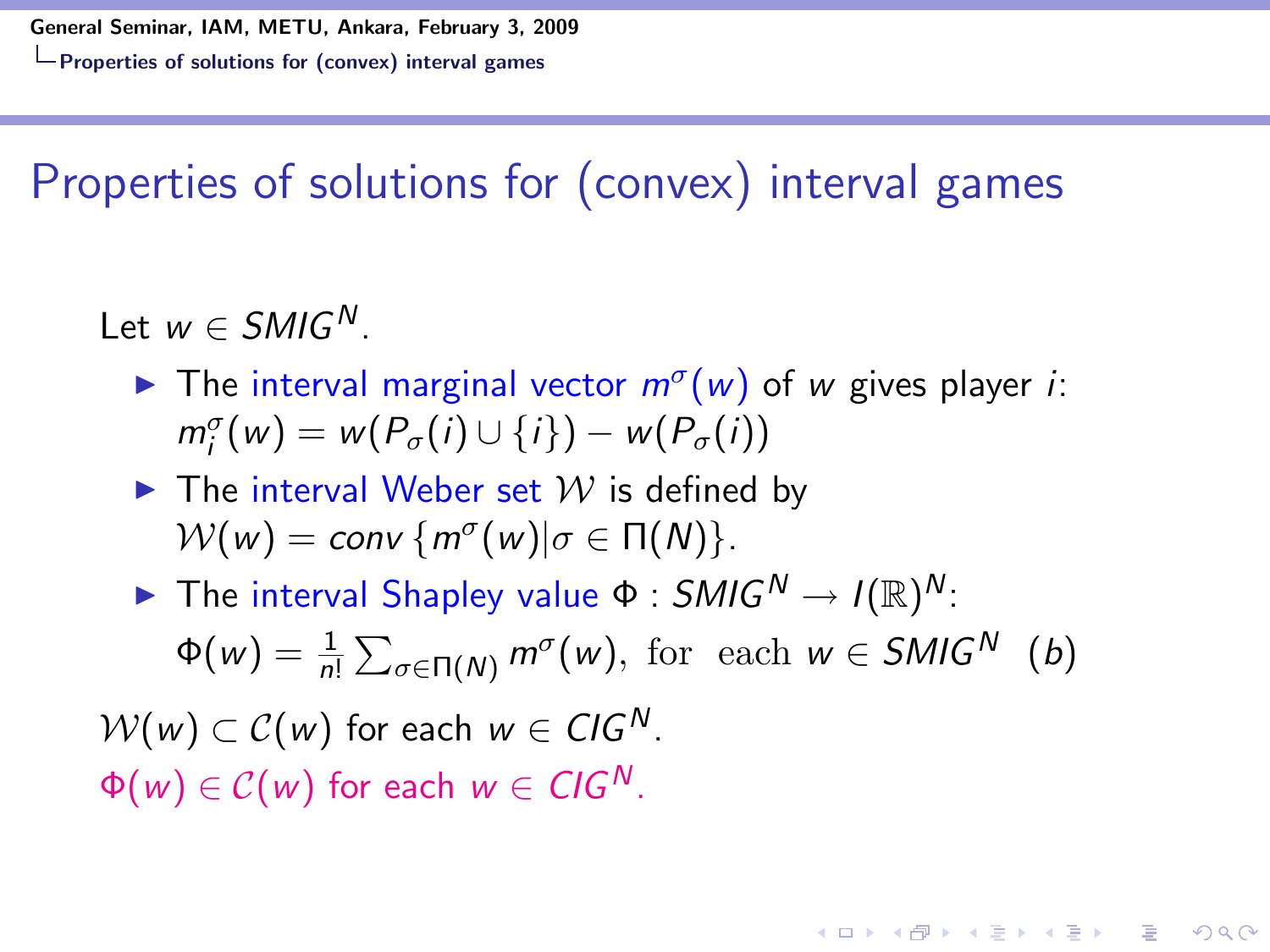Proposition: The interval Shapley value  $\Phi: \mathcal{SMIG}^{\mathcal{N}} \rightarrow I(\mathbb{R})^{\mathcal{N}}$  is additive.

Proof: First, we show that for each  $\sigma \in \Pi(N)$  the interval marginal operator  $m^\sigma:SMlG^N\to l(\mathbb{R})^N$  is additive, i.e., for all  $w_1, w_2 \in SMIG^N$ ,  $m^{\sigma}(w_1 + w_2) = m^{\sigma}(w_1) + m^{\sigma}(w_2)$ . Let  $\sigma \in \Pi(N)$  and  $k \in N$ . Then,

$$
m^{\sigma}_{\sigma(k)}(w_1 + w_2) = (w_1 + w_2)(\sigma(1), \ldots, \sigma(k))
$$
  
\n
$$
- (w_1 + w_2)(\sigma(1), \ldots, \sigma(k-1))
$$
  
\n
$$
= w_1(\sigma(1), \ldots, \sigma(k)) - w_1(\sigma(1), \ldots, \sigma(k-1))
$$
  
\n
$$
+ w_2(\sigma(1), \ldots, \sigma(k)) - w_2(\sigma(1), \ldots, \sigma(k-1))
$$
  
\n
$$
= m^{\sigma}_{\sigma(k)}(w_1) + m^{\sigma}_{\sigma(k)}(w_2).
$$

Now, using the additivity property of interval marginal operators we obtain that  $\Phi:SMlG^N\to I(\mathbb{R})^N$  is an *additive* map.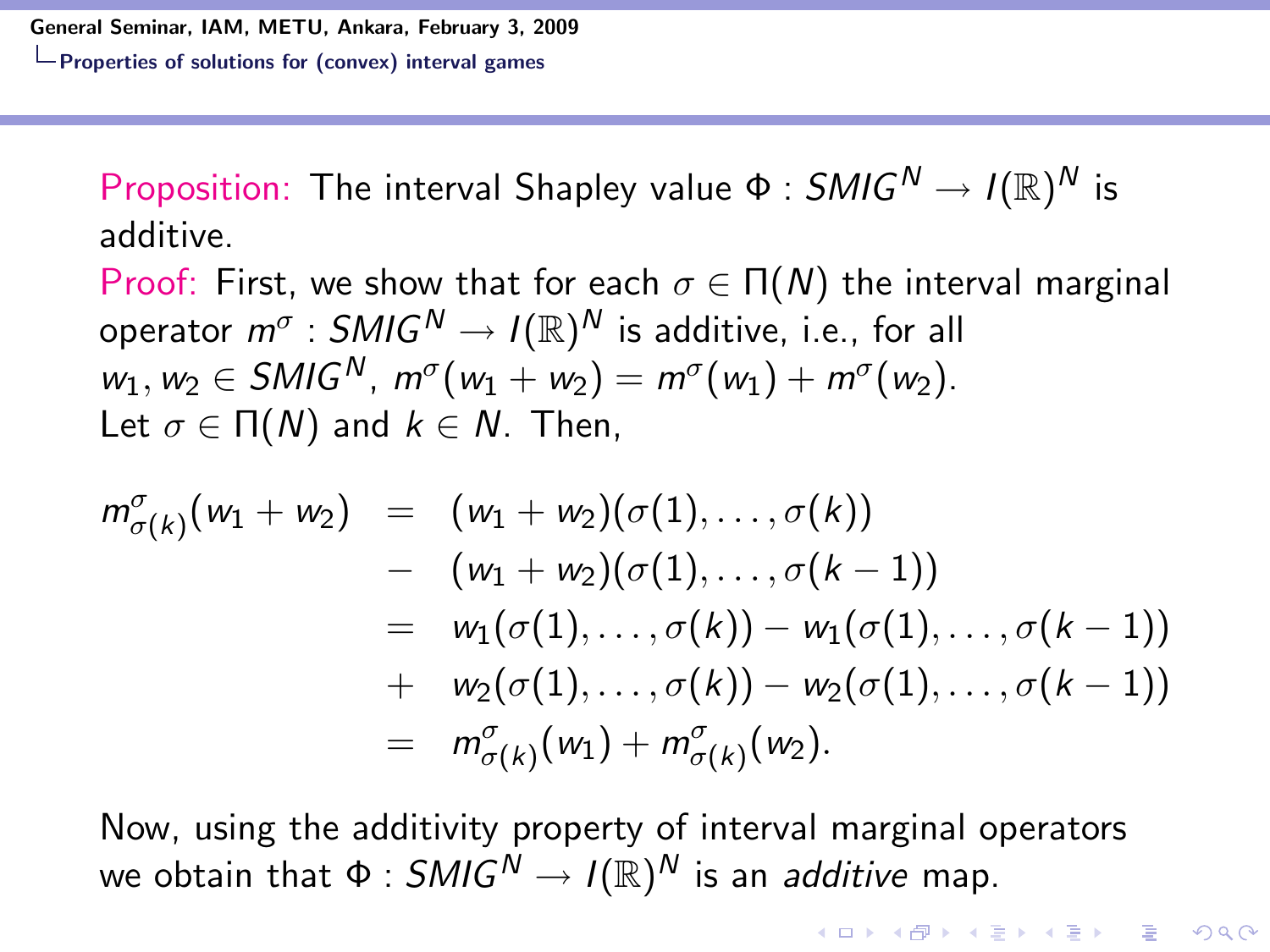General Seminar, IAM, METU, Ankara, February 3, 2009

 $\mathrel{\sqsubseteq}$  Properties of solutions for (convex) interval games

Proposition: Let 
$$
w \in SMIG^N
$$
 and let  $\sigma \in \Pi(N)$ . Then,  
\n $m_i^{\sigma}(w) = [m_i^{\sigma}(\underline{w}), m_i^{\sigma}(\overline{w})]$  for all  $i \in N$ .  
\nProposition: Let  $w \in SMIG^N$  and let  $\sigma \in \Pi(N)$ . Then,  
\n $\Phi_i(w) = [\phi_i(\underline{w}), \phi_i(\overline{w})]$  for all  $i \in N$ .  
\nProof. From (b) and above Proposition we have

$$
\Phi_i(w) = \frac{1}{n!} \sum_{\sigma \in \Pi(N)} m_i^{\sigma}(w) = \frac{1}{n!} \sum_{\sigma \in \Pi(N)} [m_i^{\sigma}(\underline{w}), m_i^{\sigma}(\overline{w})] = \left[\frac{1}{n!} \sum_{\sigma \in \Pi(N)} m_i^{\sigma}(\underline{w}), \frac{1}{n!} \sum_{\sigma \in \Pi(N)} m_i^{\sigma}(\overline{w})\right] = [\phi_i(\underline{w}), \phi_i(\overline{w})].
$$

**KO > K @ > K 할 > K 할 > L 할 > 10 A Q Q ^**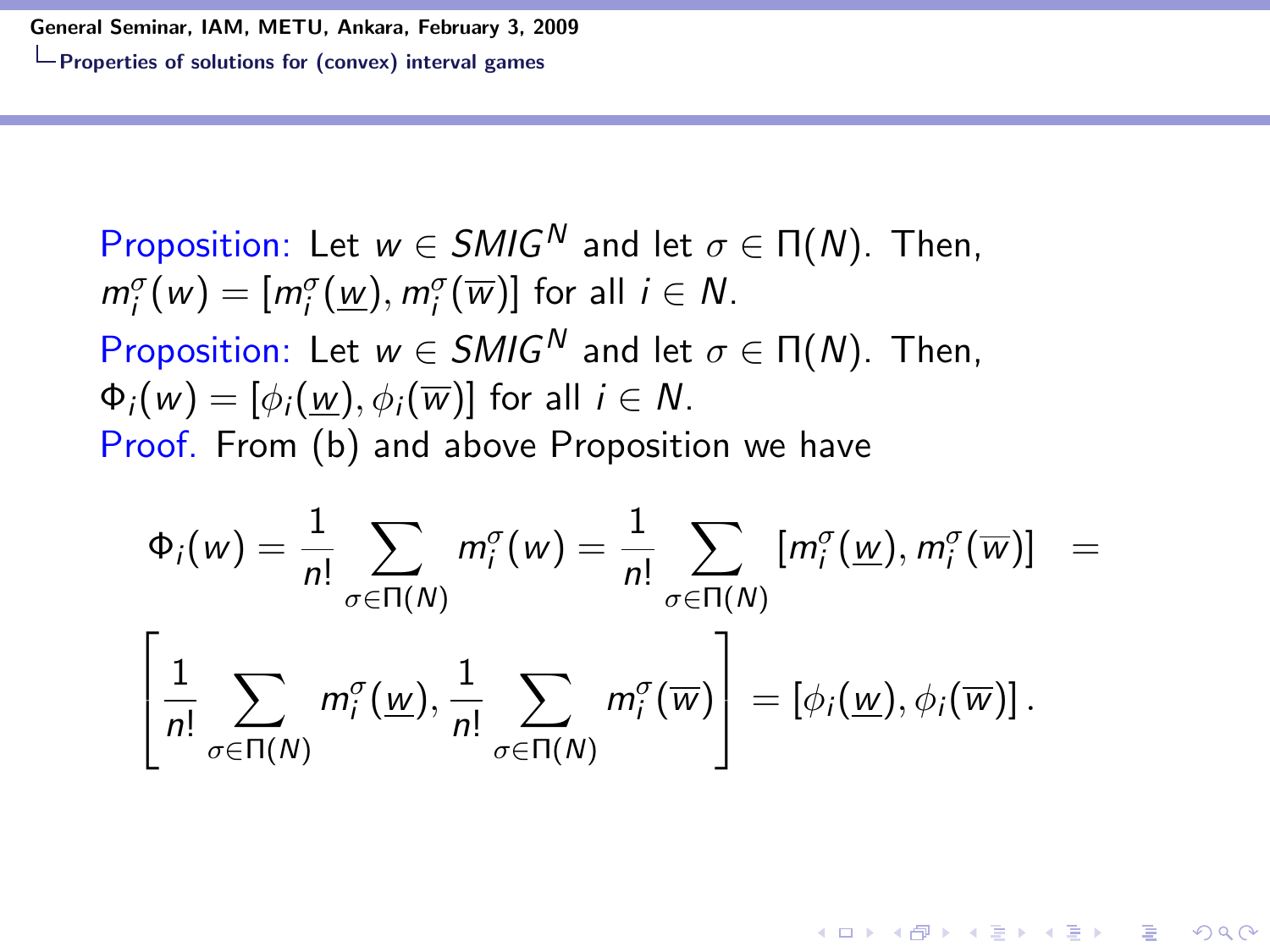Properties of solutions for (convex) interval games

Proposition: The interval Shapley value has the population monotonicity property on the class of convex interval games. Proof. Let  $w \in CIG^N$ . We have to prove that for all  $S, T \in 2^N$ such that  $S \subset T$  and for each  $i \in N$  the relation  $\Phi_i(S, w_S) \preccurlyeq \Phi_i(T, w_T)$  holds, where  $(S, w_S)$  and  $(T, w_T)$  are the corresponding subgames. We know that  $\Phi_i(w) = [\phi_i(w), \phi_i(\overline{w})]$ for each  $w \in CIG^N$  and for all  $i \in N$ . Further, the fact that the classical Shapley value  $\phi$  has the population monotonicity property on  $\mathit{CG}^{\,N}$  implies that for each  $S,\,T\in 2^{\,N}$  such that  $S\subset\,T$  and for each  $i\in \mathcal{N}$ ,  $\phi_i(S,\underline{w}_{\mathcal{S}})\leq \phi_i(\mathcal{T},\underline{w}_{\mathcal{T}})$  and  $\phi_i(S,\overline{w}_{\mathcal{S}})\leq \phi_i(\mathcal{T},\overline{w}_{\mathcal{T}}),$ from which follows

$$
[\phi_i(S, \underline{w}_S), \phi_i(S, \overline{w}_S)] = \Phi_i(S, w_S) \preccurlyeq \Phi_i(T, w_T)
$$

$$
= [\phi_i(T, \underline{w}_T), \phi_i(T, \overline{w}_T)].
$$

**KORKAR KERKER EL VOLO**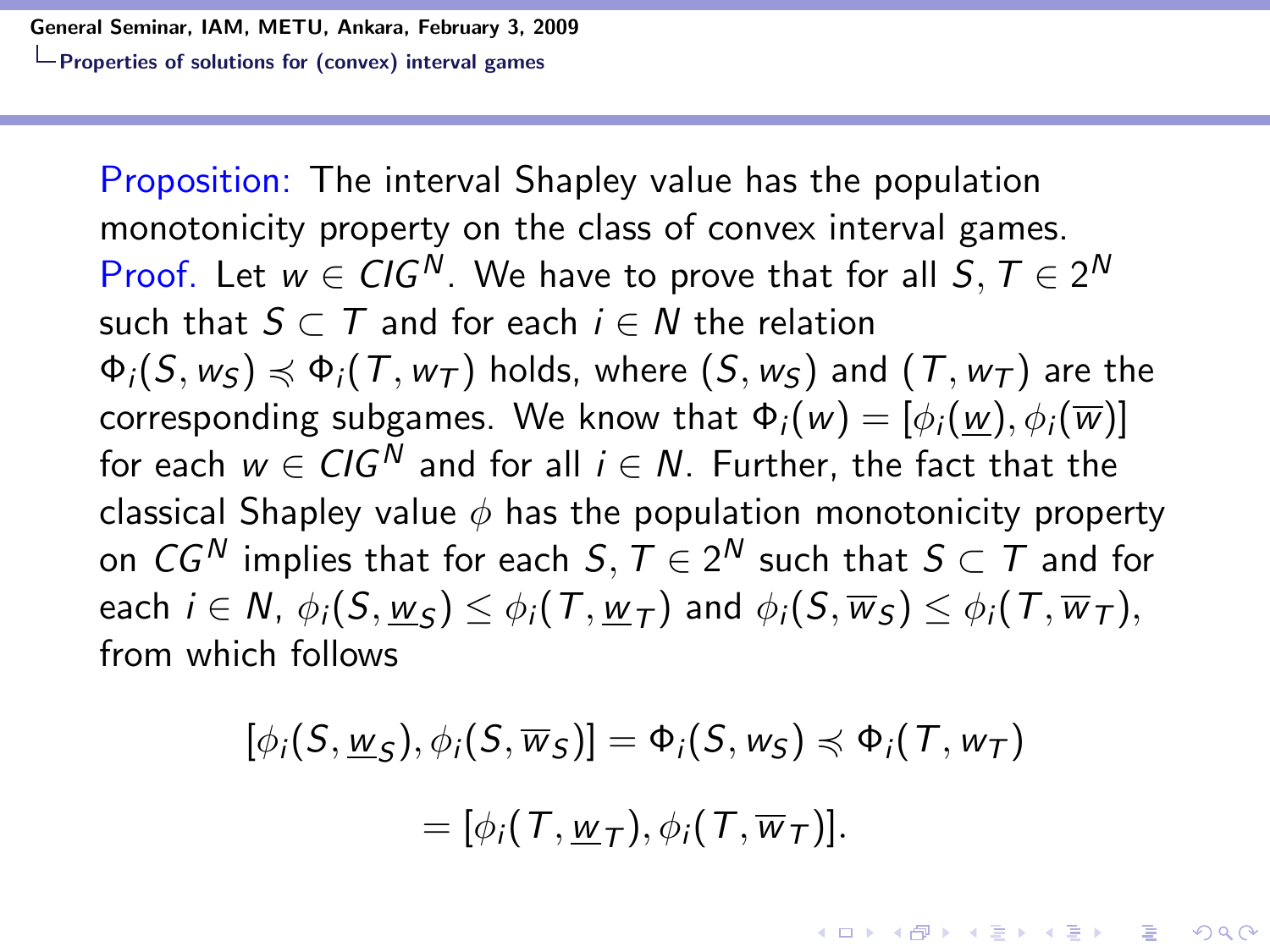Interval population monotonic allocation schemes (pmas)

We say that for a game 
$$
w \in TIBIG^N
$$
 a scheme  
\n $A = (A_{iS})_{i \in S, S \in 2^N \setminus \{\emptyset\}}$  with  $A_{iS} \in I(\mathbb{R})^N$  is a pmas of w if  
\n(i)  $\sum_{i \in S} A_{iS} = w(S)$  for all  $S \in 2^N \setminus \{\emptyset\}$ ,  
\n(ii)  $A_{iS} \preccurlyeq A_{iT}$  for all  $S, T \in 2^N \setminus \{\emptyset\}$  with  $S \subset T$  and for each  $i \in S$ .

We notice that convexity of  $w$  is a sufficient condition for the existence of interval pmas.

**KORK ERKER ADE YOUR**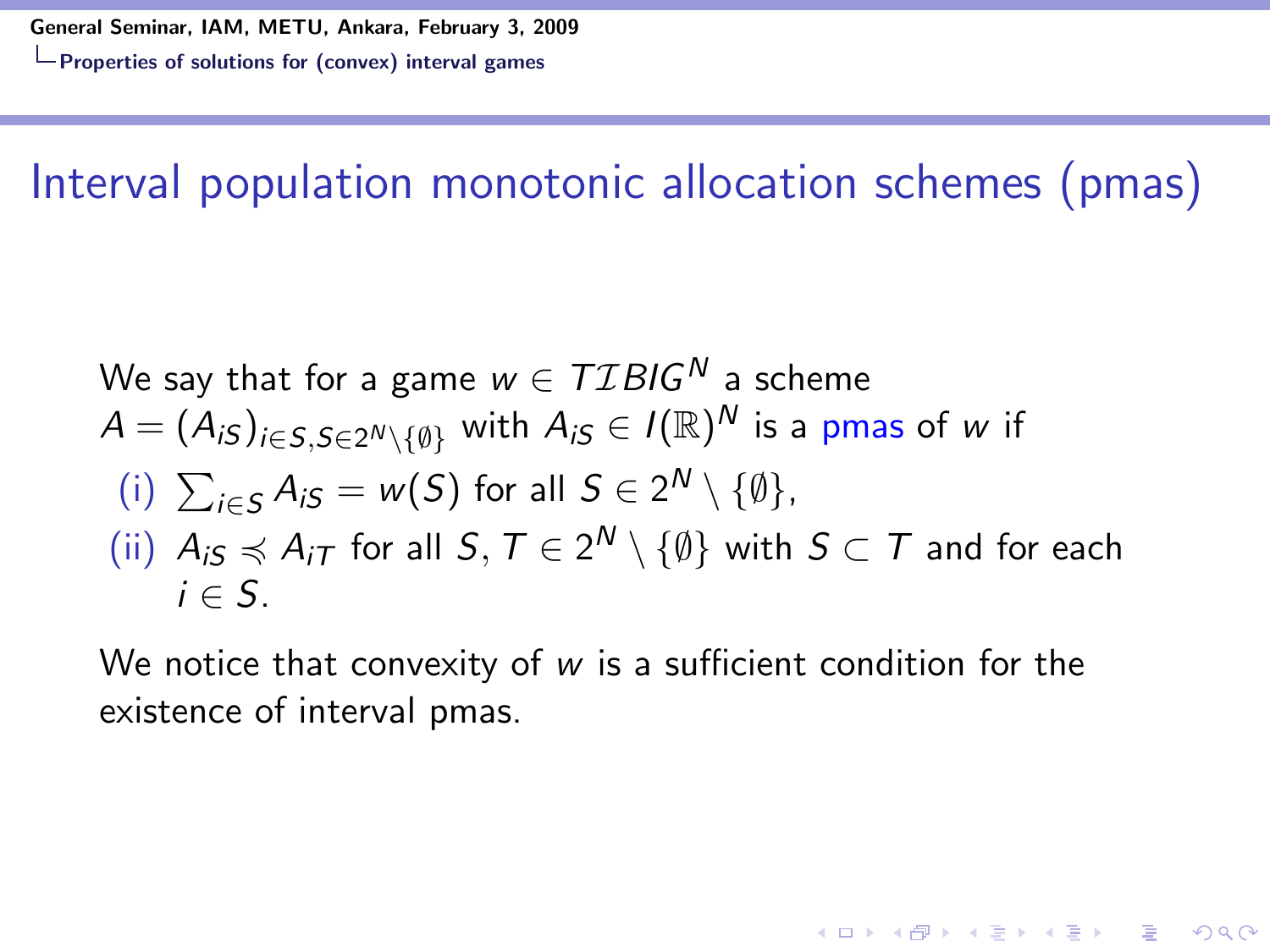General Seminar, IAM, METU, Ankara, February 3, 2009

Properties of solutions for (convex) interval games

Interval population monotonic allocation schemes (pmas)

Example: Let  $w \in CIG^N$  with  $w(\emptyset) = [0, 0]$ ,  $w(1) = w(2) = w(3) = [0, 0], w(1, 2) = w(1, 3) = w(2, 3) = [2, 4]$ and  $w(1, 2, 3) = [9, 15]$ . It is easy to check that the interval Shapley value generates for this game the pmas depicted as

$$
\begin{array}{c}\nN \\
\{1,2\} \\
\{1,3\} \\
\{1,3\} \\
\{2\} \\
\{3,5\} \\
\{1,2\} \\
\{1,3\} \\
\{1,4\} \\
\{2\} \\
\{3\} \\
\{3\} \\
\{4\} \\
\{5\} \\
\{6,0\} \\
\{7,6\} \\
\{8\} \\
\{9,0\} \\
\{1,1,2\} \\
\{1,2\} \\
\{1,3\} \\
\{1,4\} \\
\{2\} \\
\{3\} \\
\{1,3\} \\
\{1,4\} \\
\{2\} \\
\{3\} \\
\{3\} \\
\{4\} \\
\{5\} \\
\{6,0\} \\
\{7,1\} \\
\{8\} \\
\{9,0\} \\
\{1,1\} \\
\{1,2\} \\
\{1,3\} \\
\{1,4\} \\
\{2\} \\
\{3\} \\
\{3\} \\
\{4\} \\
\{5\} \\
\{6,0\} \\
\{7,1\} \\
\{8\} \\
\{9,0\} \\
\{1,1\} \\
\{1,2\} \\
\{1,3\} \\
\{2\} \\
\{3\} \\
\{4\} \\
\{5\} \\
\{6,0\} \\
\{7,1\} \\
\{8\} \\
\{9,0\} \\
\{1,2\} \\
\{1,3\} \\
\{2\} \\
\{3\} \\
\{4\} \\
\{5\} \\
\{6,0\} \\
\{7,1\} \\
\{8\} \\
\{9,0\} \\
\{1,2\} \\
\{1,3\} \\
\{2\} \\
\{3,4\} \\
\{4\} \\
\{5\} \\
\{6,0\} \\
\{7,1\} \\
\{8,1\} \\
\{1,2\} \\
\{1,3\} \\
\{2,3\} \\
\{3,4\} \\
\{4\} \\
\{5\} \\
\{6,0\} \\
\{7,1\} \\
\{8,1\} \\
\{1,2\} \\
\{1,3\} \\
\{2,3\} \\
\{3,4\} \\
\{4\} \\
\{5\} \\
\{6,0\} \\
\{7,1\} \\
\{8,1\} \\
\{1,2\} \\
\{1,3\} \\
\{2\} \\
\{3\} \\
\{3\} \\
\{4\} \\
\{5\} \\
\{6,0\} \\
\{7,1\} \\
\{
$$

.

4 0 > 4 4 + 4 3 + 4 3 + 5 + 9 4 0 +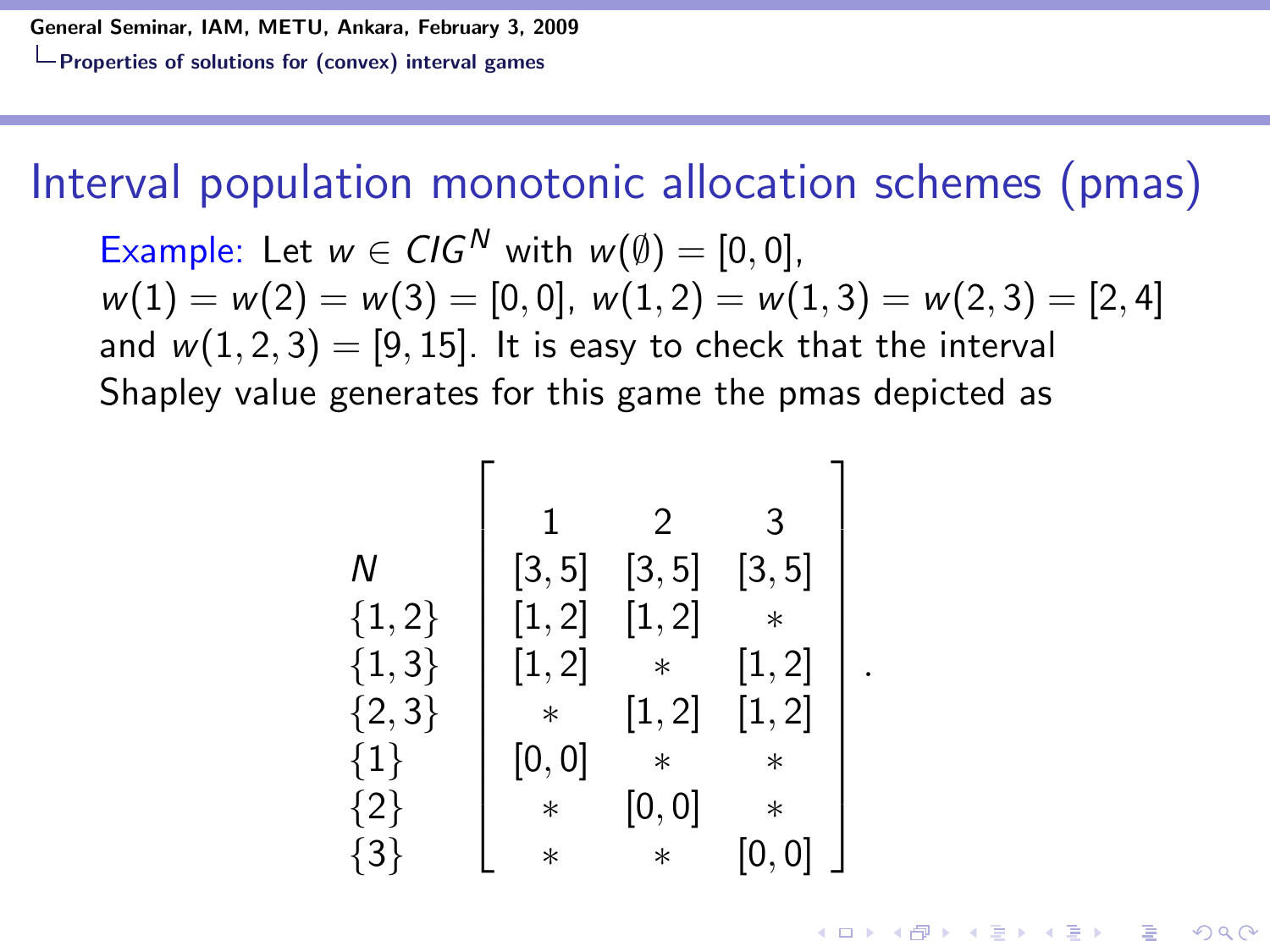#### Square solutions and related results

Let  $a = (a_1, \ldots, a_n)$  and  $b = (b_1, \ldots, b_n)$  with  $a \leq b$ . Then, we denote by  $\overline{a\Box b}$  the vector  $([a_1,b_1]\,,\ldots,[a_n,b_n])\in I(\mathbb{R})^N$ generated by the pair  $(a,b)\in\mathbb{R}^N$ . Let  $A,B\subset\mathbb{R}^N.$  Then, we denote by  $A\Box B$  the subset of  $I(\mathbb{R})^N$ defined by  $A \Box B = \{a \Box b | a \in A, b \in B, a \leq b\}.$ 

**A O A G A 4 O A C A G A G A 4 O A C A**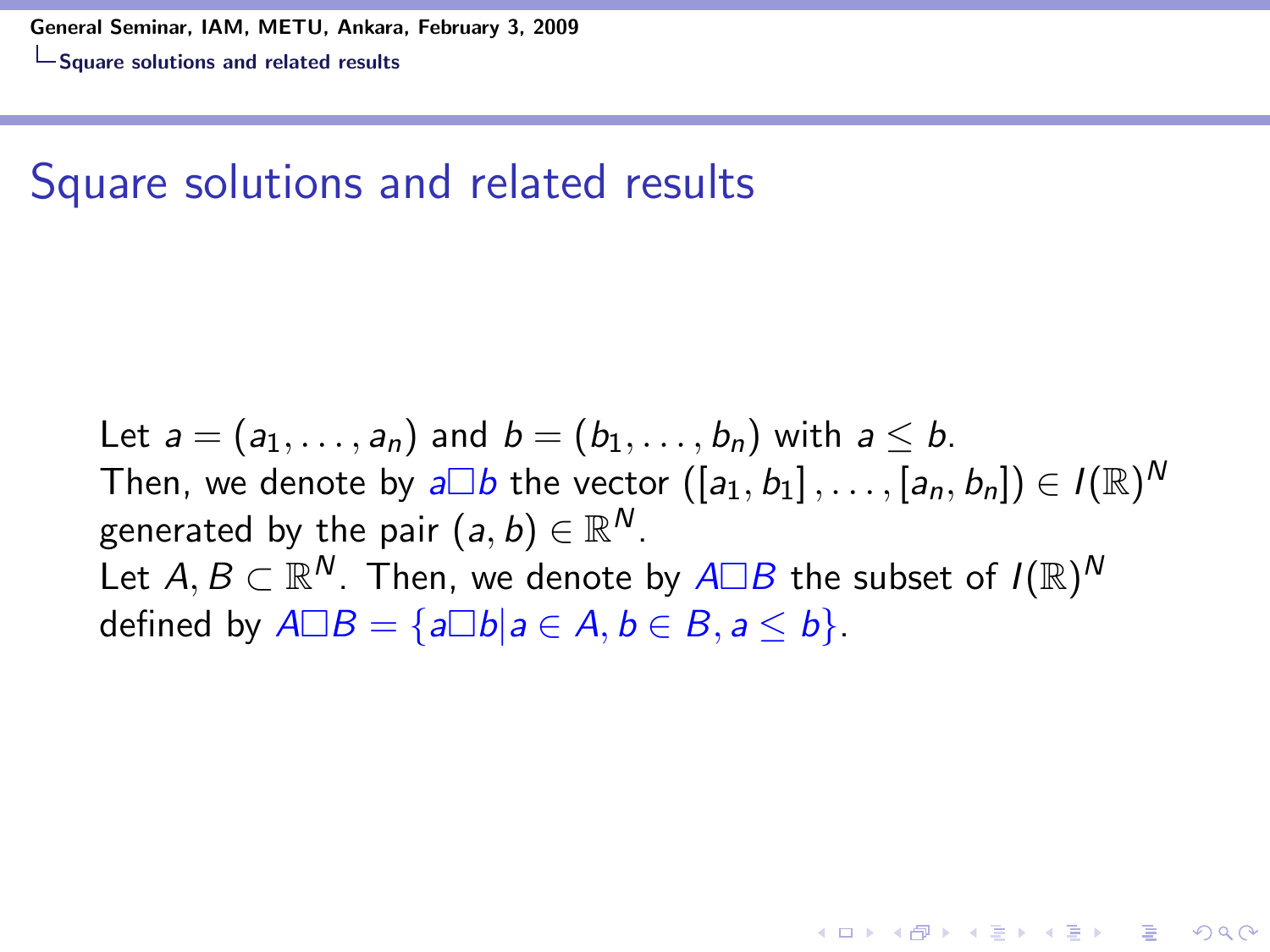General Seminar, IAM, METU, Ankara, February 3, 2009

Square solutions and related results

For each  $w \in I G^N$ :

$$
\triangleright \mathcal{W}^{\square}(w) = \mathcal{W}(\underline{w}) \square \mathcal{W}(\overline{w});
$$
  

$$
\mathcal{C}(w) \subset \mathcal{W}^{\square}(w).
$$

 $\blacktriangleright \mathcal{C}^{\square}(w) = \mathcal{C}(\underline{w}) \square \mathcal{C}(\overline{w})$  for each  $w \in \mathcal{I} BlG^N$ .  $\mathcal{C}(w) = \mathcal{C}^{\square}(w)$  for each  $w \in \mathcal{I} B \mathcal{I} G^{\mathsf{N}}.$ 

• Let 
$$
w \in SMIG^N
$$
 and let  $\sigma \in \Pi(N)$ . Then,  
 $m_i^{\sigma}(w) = [m_i^{\sigma}(\underline{w}), m_i^{\sigma}(\overline{w})]$  for all  $i \in N$ .

**KORK ERKER ADE YOUR** 

For each  $w \in CIG^N$ :  $\mathcal{C}(w) = \mathcal{W}^{\square}(w).$  $W(w) \subset W^{\square}(w)$ .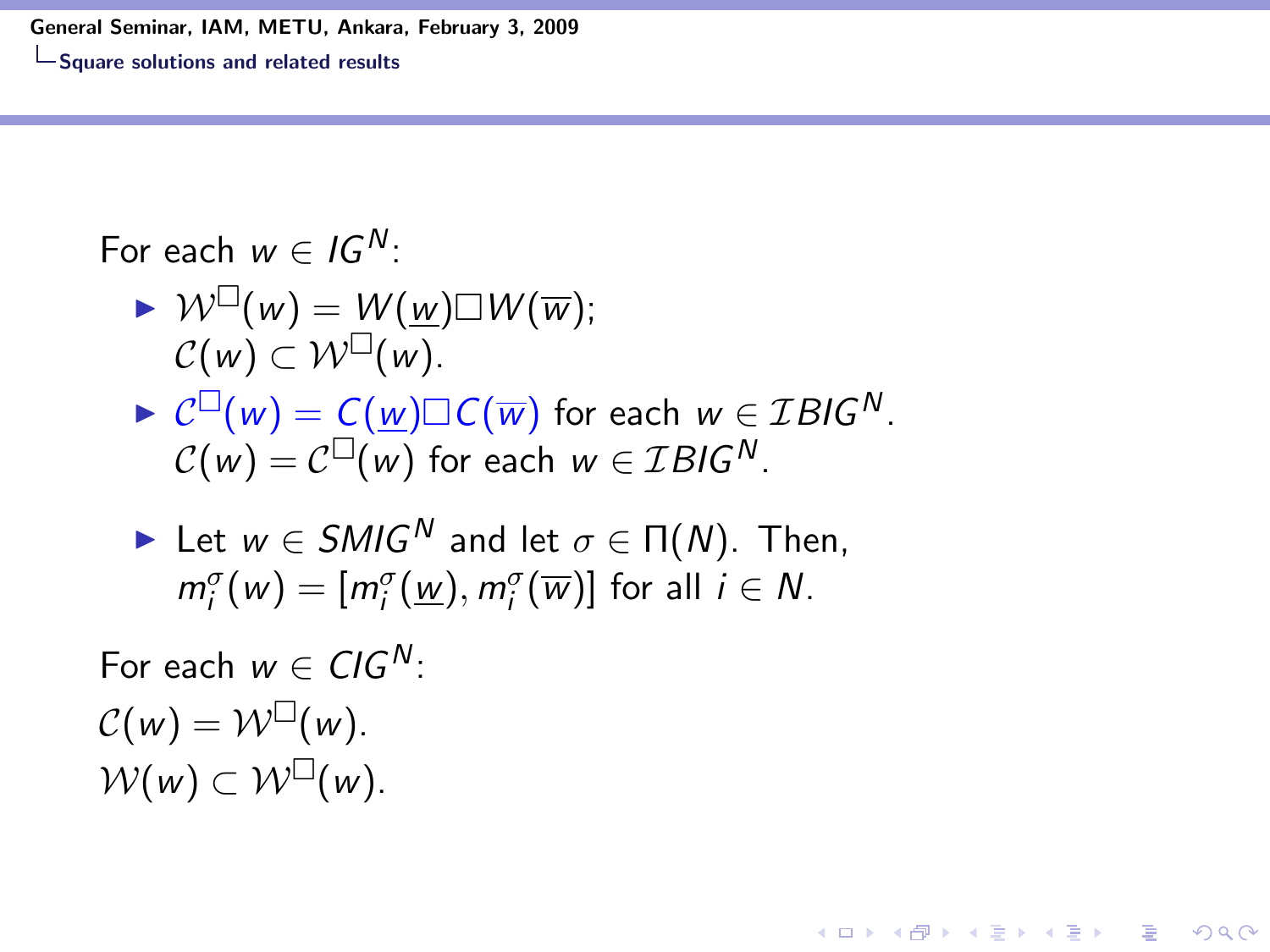Square solutions and related results

#### Proposition:  $C: CIG^N \twoheadrightarrow I(\mathbb{R})^N$  is an additive map.

Proof: The interval core is a superadditive map on  $IG<sup>N</sup>$ . Therefore, we need to show the subadditivity of the interval core, i.e.  $\mathcal{C}(w_1 + w_2) \subset \mathcal{C}(w_1) + \mathcal{C}(w_2)$  for all  $w_1, w_2 \in \mathcal{C}(\mathcal{G}^N)$ . Note that  $m^{\sigma}(w_1 + w_2) = m^{\sigma}(w_1) + m^{\sigma}(w_2)$  for each  $w_1, w_2 \in CIG^N$ . By definition of the square interval Weber set we have  $\mathcal{W}^{\square}(w_1+w_2)=W(\underline{w}_1+\underline{w}_2)\square W(\overline{w}_1+\overline{w}_2)$ , implying

$$
\mathcal{C}(w_1+w_2)=\mathcal{W}^{\square}(w_1+w_2)\subset \mathcal{W}^{\square}(w_1)+\mathcal{W}^{\square}(w_2)=\mathcal{C}(w_1)+\mathcal{C}(w_2).
$$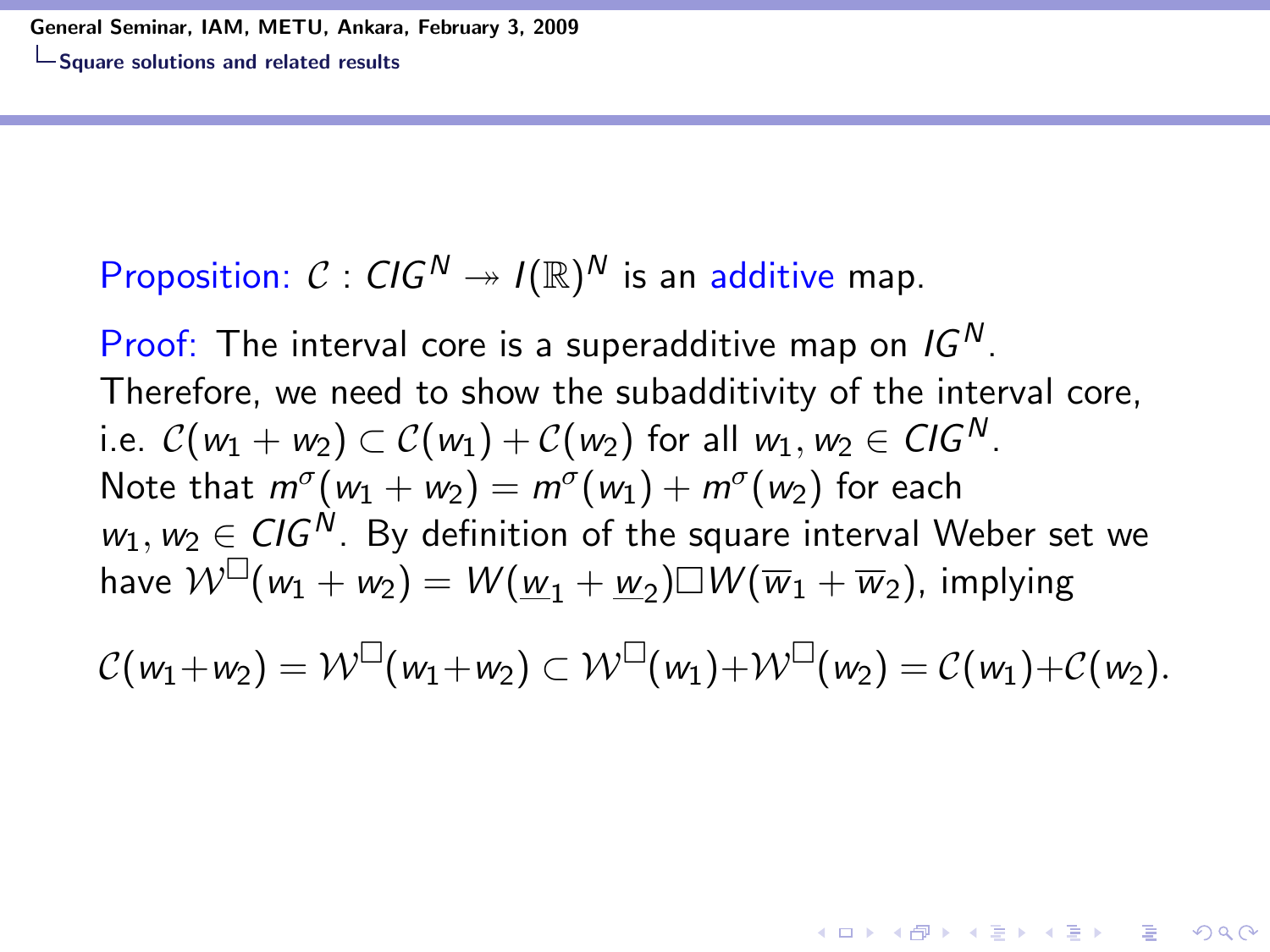#### Inheritence of monotonicity properties by interval values

An *interval game* is a triple  $\langle N, (w, \overline{w}) \rangle$  where N is a finite set of players,  $w, \overline{w}: 2^N \to \mathbb{R}$  are a lower and a upper characteristic functions, respectively, such that for each coalition  $S \subset N$ ,  $w(S) \leq \overline{w}(S)$ . The TU games  $\langle N,w \rangle$ ,  $\langle N,\overline{w} \rangle$  are called the lower and the upper games of the interval game  $\langle N,(w,\overline{w})\rangle$ , respectively.

Let  $G^N$  be an arbitrary class of TU games with the player set  $N$ . Further we denote by  $IG^N$  the class of interval games with the player set N such that for any  $\langle N,(w,\overline{w})\rangle \in I\mathbb{G}^N$  both the lower and upper games  $\langle\mathcal{N},\underline{w}\rangle,\langle\mathcal{N},\overline{w}\rangle$  belong to the class  $G^{\mathcal{N}}.$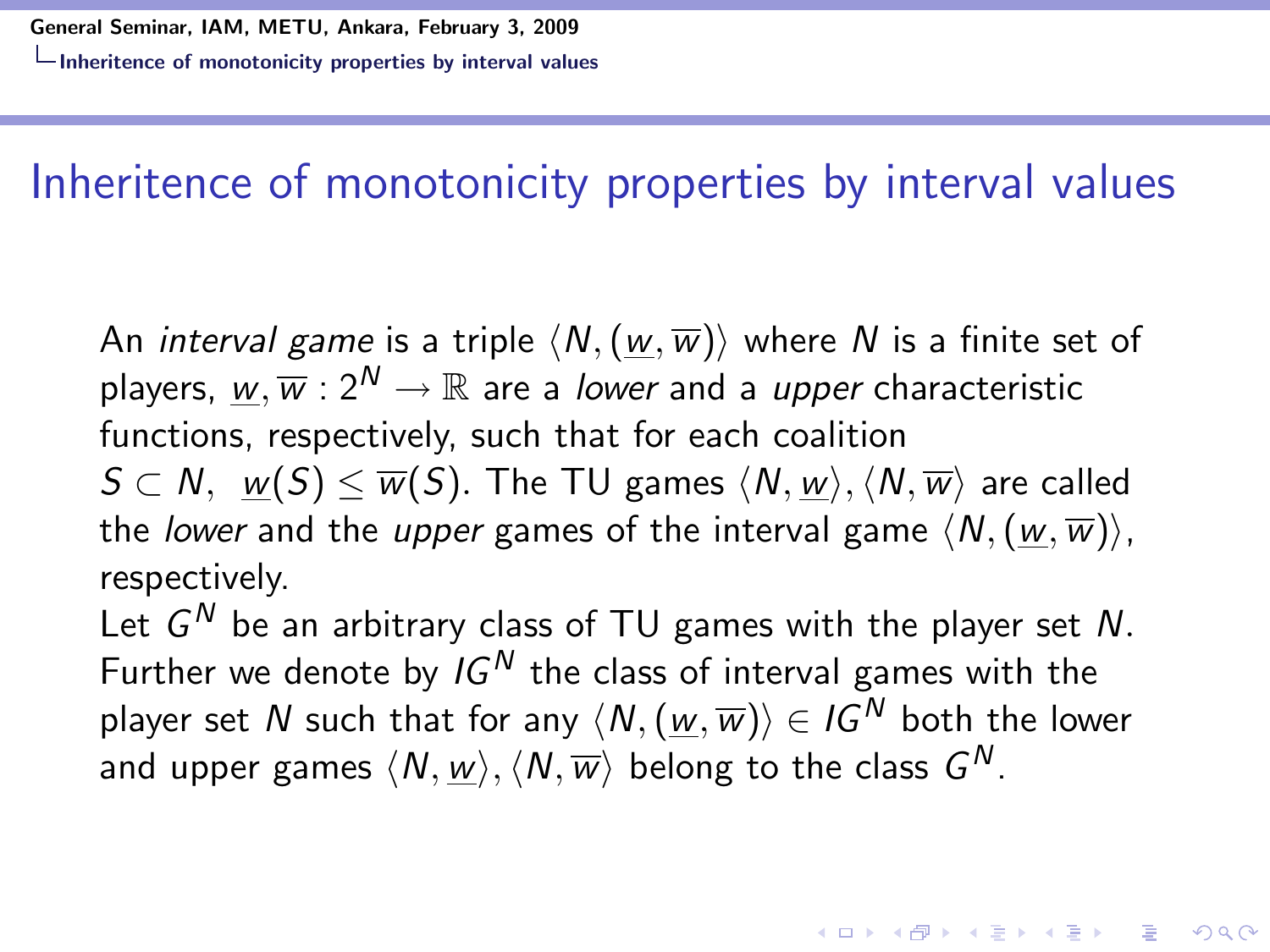Denote by  $X(N, w), X(N, \overline{w})$  the sets of feasible payoff vectors of the lower and upper games, and by  $Y(N, w)$ ,  $Y(N, \overline{w})$  the sets of efficient payoff vectors, respectively:

$$
X(N, \underline{w}) = \{x \in \mathbb{R}^N \mid \sum_{i \in N} x_i \leq \underline{w}(N)\},
$$
  
\n
$$
X(N, \overline{w}) = \{x \in \mathbb{R}^N \mid \sum_{i \in N} x_i \leq \overline{w}(N)\},
$$
  
\n
$$
Y(N, \underline{w}) = \{x \in X(N, \underline{w}) \mid \sum_{i \in N} x_i = \underline{w}(N)\},
$$
  
\n
$$
Y(N, \overline{w}) = \{x \in X(N, \overline{w}) \mid \sum_{i \in N} x_i = \overline{w}(N)\},
$$

**Definition 1:** A single-valued solution (value)  $\phi$  for a class IG<sup>N</sup> of interval games is a mapping assigning to each interval game  $\langle N, (\underline{w}, \overline{w}) \rangle \in \mathit{IG}^N$  a pair of vectors  $\phi(N, (\underline{w}, \overline{w})) = (x, y) \in \mathbb{R}^{2n}$ such that  $x \in X(N, w), y \in X(N, \overline{w})$  and  $x \leq y$ .

**KORKAR KERKER EL VOLO**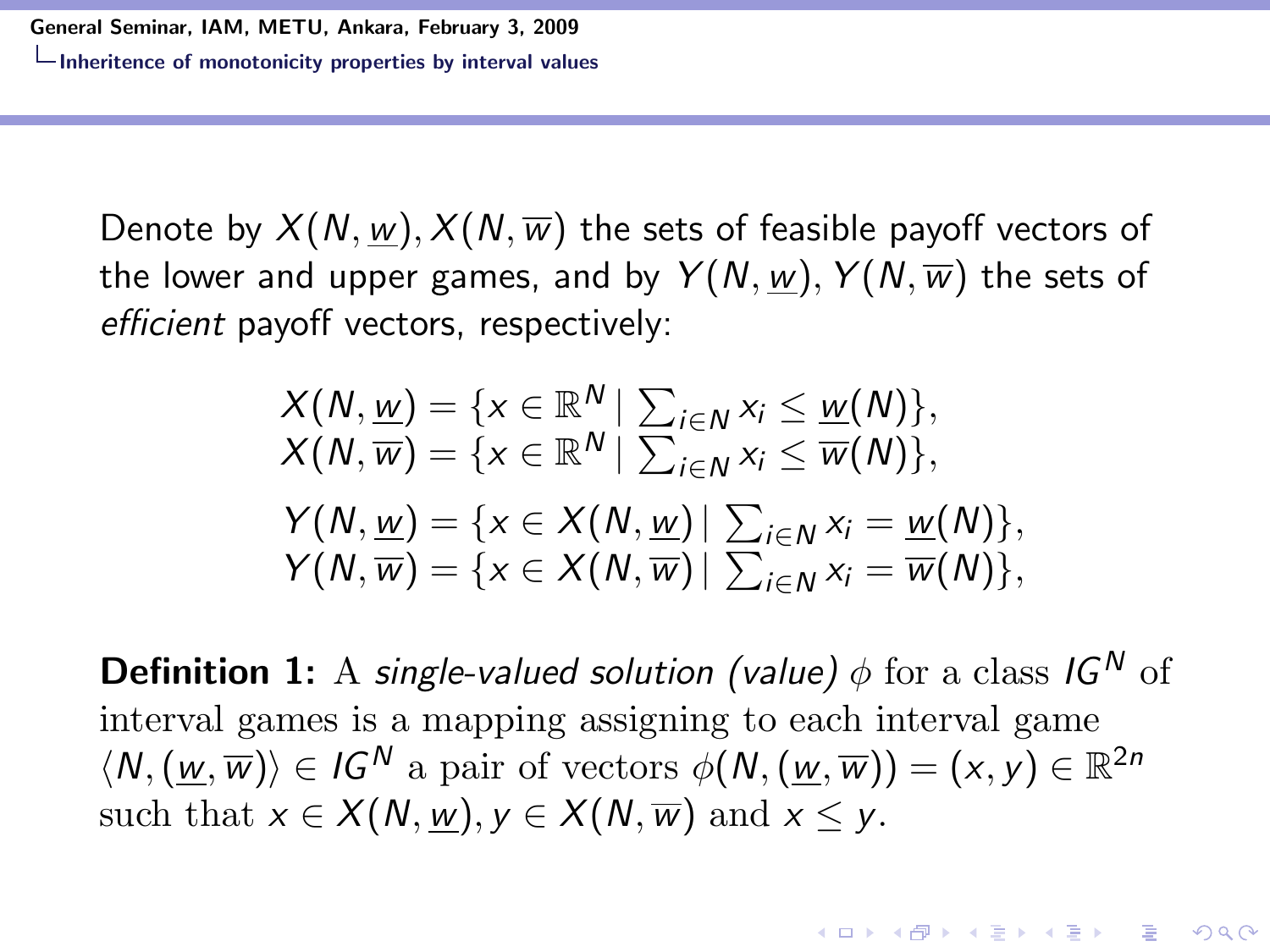**Definition 2:** An interval value  $\phi$  on a class of interval games IG<sup>N</sup> is generated by a TU game value  $\varphi$  if

$$
\phi(N, (\underline{w}, \overline{w})) = (\varphi(N, \underline{w}), \varphi(N, \overline{w})). \tag{3}
$$

Equality (3) implies that the inequality

$$
\varphi(N, \underline{w}) \leq \varphi(N, \overline{w}) \tag{4}
$$

should hold, and, hence, not all TU game values can be extended to the generated interval values, and even if a value can be extended, then only for some special classes of TU and interval games. In the sequel we consider only interval values generated by some known TU game values.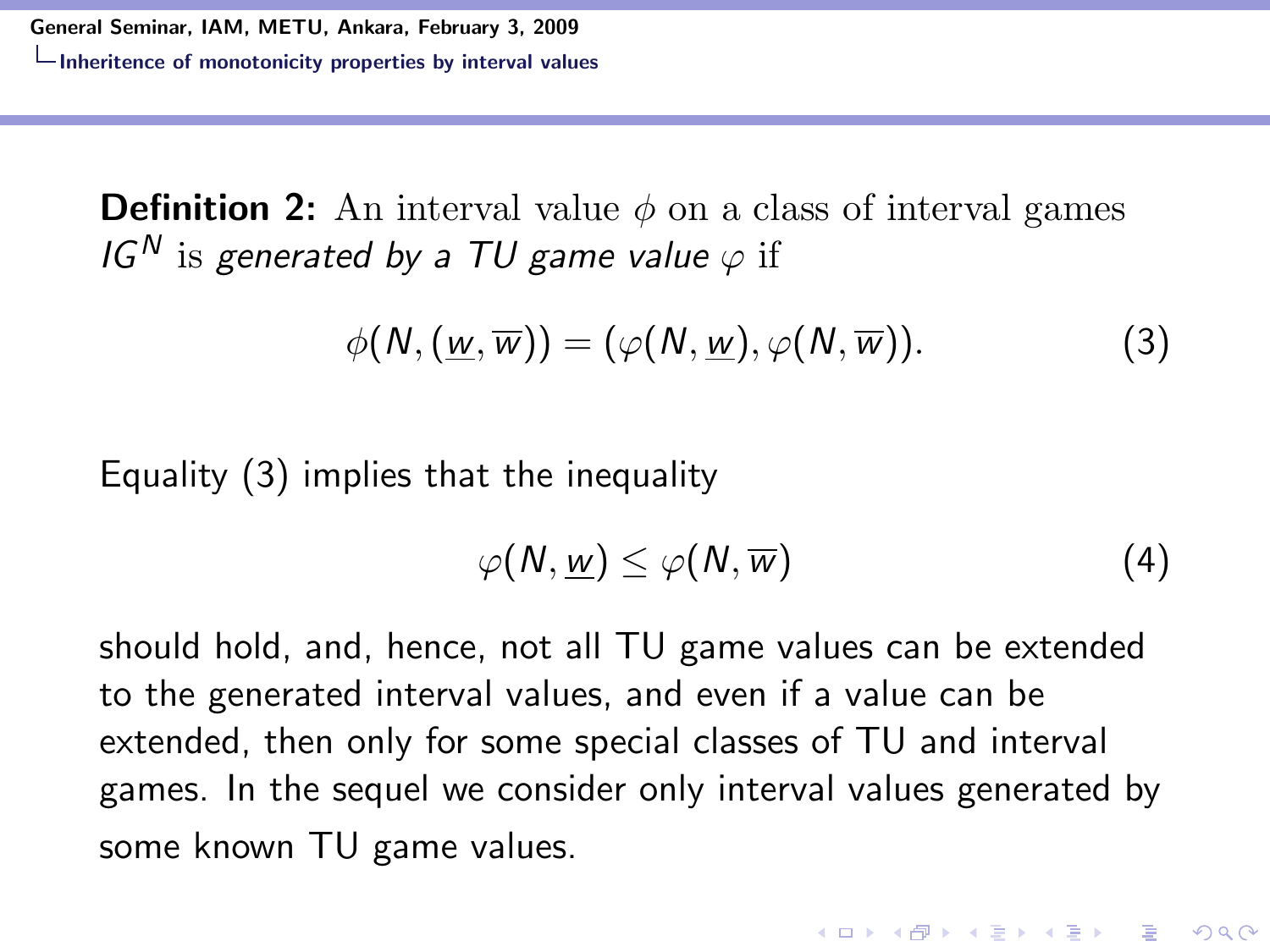Consider the class  $CG^N$  of convex TU games with a finite set of players N. Define the class  $IG<sup>N</sup>$  of convex interval games with the universal set of players  *by the following way:* 

$$
\langle N, (\underline{w}, \overline{w}) \rangle \in \text{CIG}^N \iff \langle N, \overline{w} \rangle, \langle N, \underline{w} \rangle, \langle N, \overline{w} - \underline{w} \rangle \in \text{CG}^N
$$

and  $w(S) \leq \overline{w}(S)$  for all  $S \subset N$ .

Given a vector  $x\in\mathbb{R}^N$  and a coalition  $S\subset N,$  by  $x_S$  we denote the projection of the vector  $x$  on the subspace  $\mathbb{R}^S,$  and by  $x(S)$  the sum  $x(S) = \sum_{i \in S} x_i$ . An interval  $[a_1, a_2]$  dominates an interval  $[b_1, b_2]$ , denoted by  $[a_1, a_2] \succcurlyeq [b_1, b_2]$ , if  $a_1 > b_1$ ,  $a_2 > b_2$ . An interval vector  $\mathbf{a} = ([a_1, a'_1], \ldots, [a_n, a'_n])$  dominates an interval vector  $\mathbf{b} = ([b_1, b'_1], \ldots, [b_n, b'_n]), \, \mathbf{a} \succcurlyeq \mathbf{b}, \, \text{if } [a_i, a'_i] \succcurlyeq [b_i, b'_i] \, \text{for}$  $i=1,\ldots,n$ .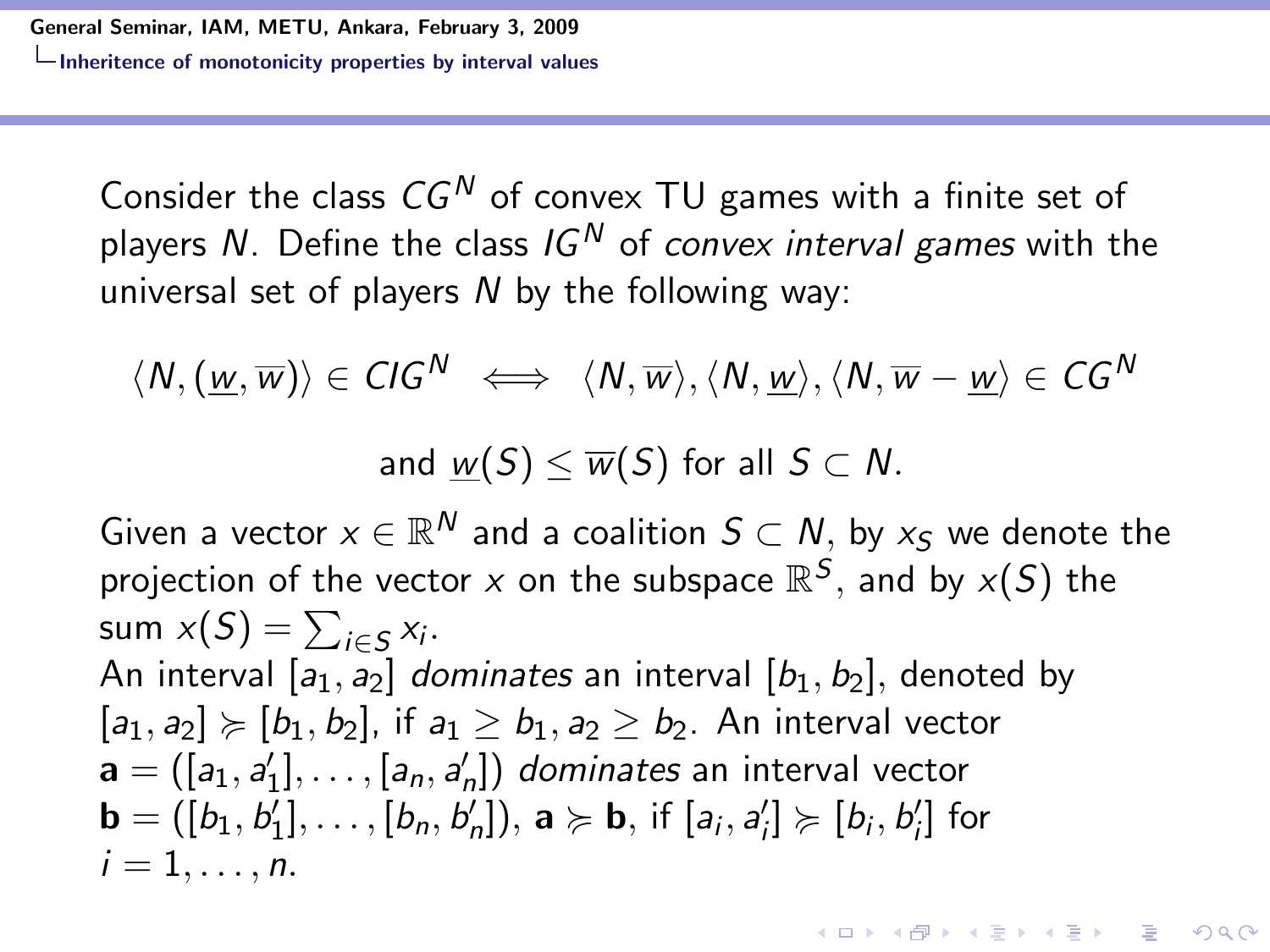Next we show which TU game values for convex games can be extended to the generated interval values and which ones can not. By  $C(N, v)$  we denote the core of  $\langle N, v \rangle$ , and by  $C(N, w)$  the interval core (of the interval game  $\langle N, (w,\overline{w})\rangle, w = (w,\overline{w})$ :

$$
C(N, w) = \{ (x, y) \in \mathbb{R}^N \times \mathbb{R}^N \mid x \in C(N, \underline{w}), y \in C(N, \overline{w}), x \leq y \}.
$$

Given a TU value  $\varphi$  for the class  $CG^N$ , the existence of the generated by it interval value  $\phi$  on CIG<sup>N</sup>, i.e. the fulfilment of inequality (4) is equivalent to convex monotonicity property (CvM) of  $\varphi$ .

**KORKAR KERKER EL VOLO**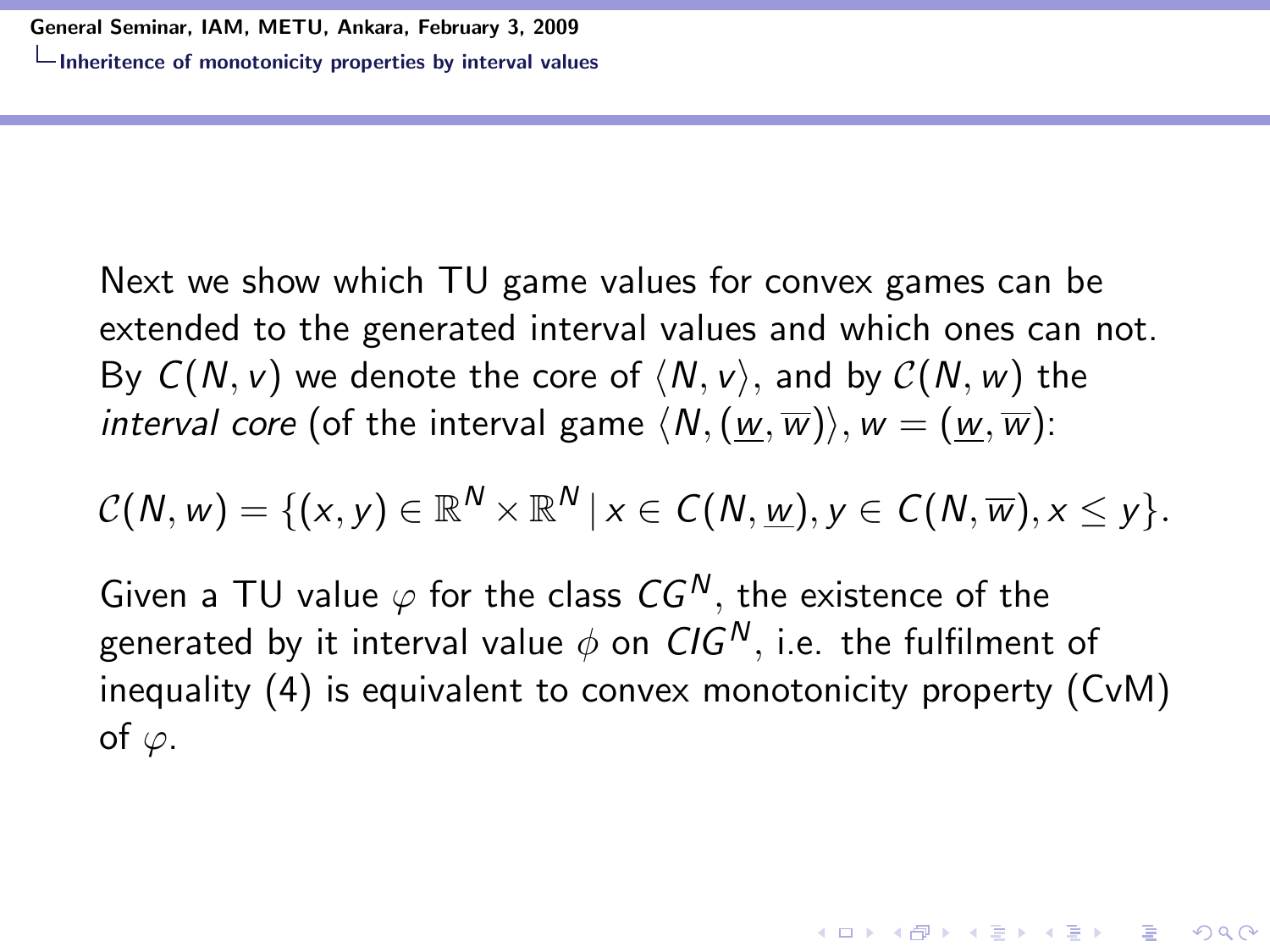Relations (3) and Proposition 1 permit to check for what TU game values for convex games the generated interval values exist or not. It is well-known that the Shapley value satisfies contribution monotonicity. Therefore, there exists the interval Shapley value on the class of convex interval games (Alparslan Gök, Branzei and Tijs (2008)). By Proposition 1 the Dutta-Ray solution for classical convex games satisfies convex monotonicity providing the existence of the generated Dutta– Ray interval solution on the class of convex interval games. On the other hand, it is known that the prenucleolus and the  $\tau$ -value on the class of convex games do not satisfy aggregate monotonicity (Hokari (2000), Hokari and van Gellekom (2002)). Therefore, the interval prenucleolus and the interval  $\tau$ -value do not exist on the class  $CIG<sup>N</sup>$ .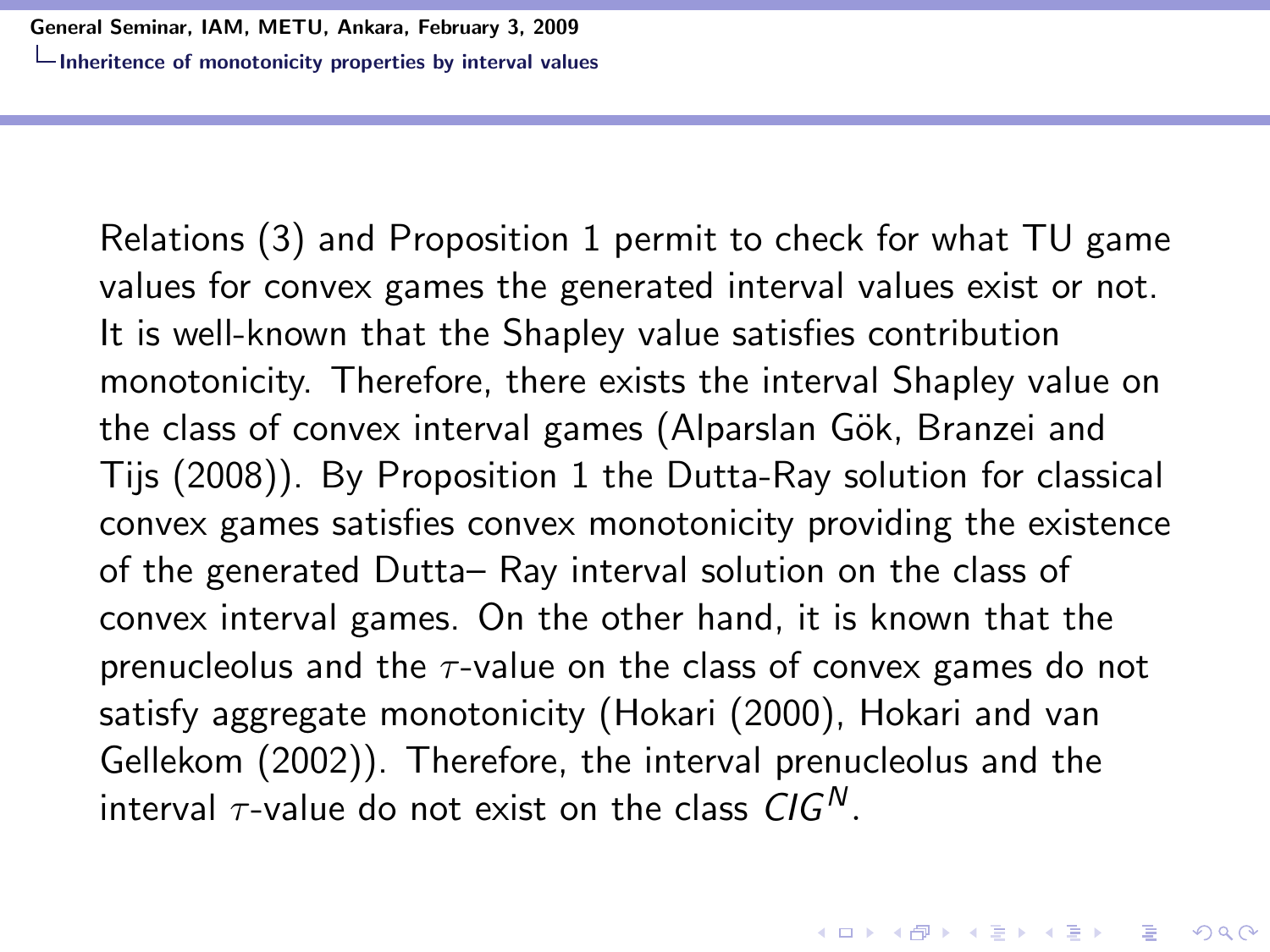For interval values we demand that the properties hold both for lower and upper games. Let  $\phi$  be an interval value for the class  $CIG<sup>N</sup>$  of interval convex games. The following definitions are the extensions to interval convex games of the given above monotonicity properties of TU game values.

 $\mathsf{Aggregate}$  monotonicity If  $\langle N,(\underline{w},\overline{w})\rangle$  and  $\langle N,(\underline{w'},\overline{w'})\rangle$  are interval convex games such that  $\underline{w}(S) = \underline{w'}(S), \overline{w}(S) = \overline{w'}(S)$  for all  $S\subsetneqq N,$  and  $\underline{w'}(N)>\underline{w}(N),\overline{w'}(N)>\overline{w}(N),$  then  $\phi(N,(\underline{w'},\overline{w'})) \succcurlyeq \phi(N,(\underline{w},\overline{w})).$ 

Coalitional monotonicity. If for interval convex games  $\langle N, (\underline{w},\overline{w})\rangle$  and  $\langle N,(\underline{w'},\overline{w'})\rangle$  for some coalition  $S\subset N$  the following inequalities hold:  $\underline{w'}(S) > \underline{w}(S), \overline{w'}(S) > \overline{w}(S)$  and  $\overline{\mathsf{w}'}(T)=\overline{\mathsf{w}}(T),\overline{\mathsf{w}'}(T)=\overline{\mathsf{w}}(T)$  for all  $T\neq \mathcal{S},$  then  $\phi_i(N,(\underline{w'},\overline{w'}))\succcurlyeq\phi_i(N,(\underline{w},\overline{w}))$  for all  $i\in\mathcal{S}.$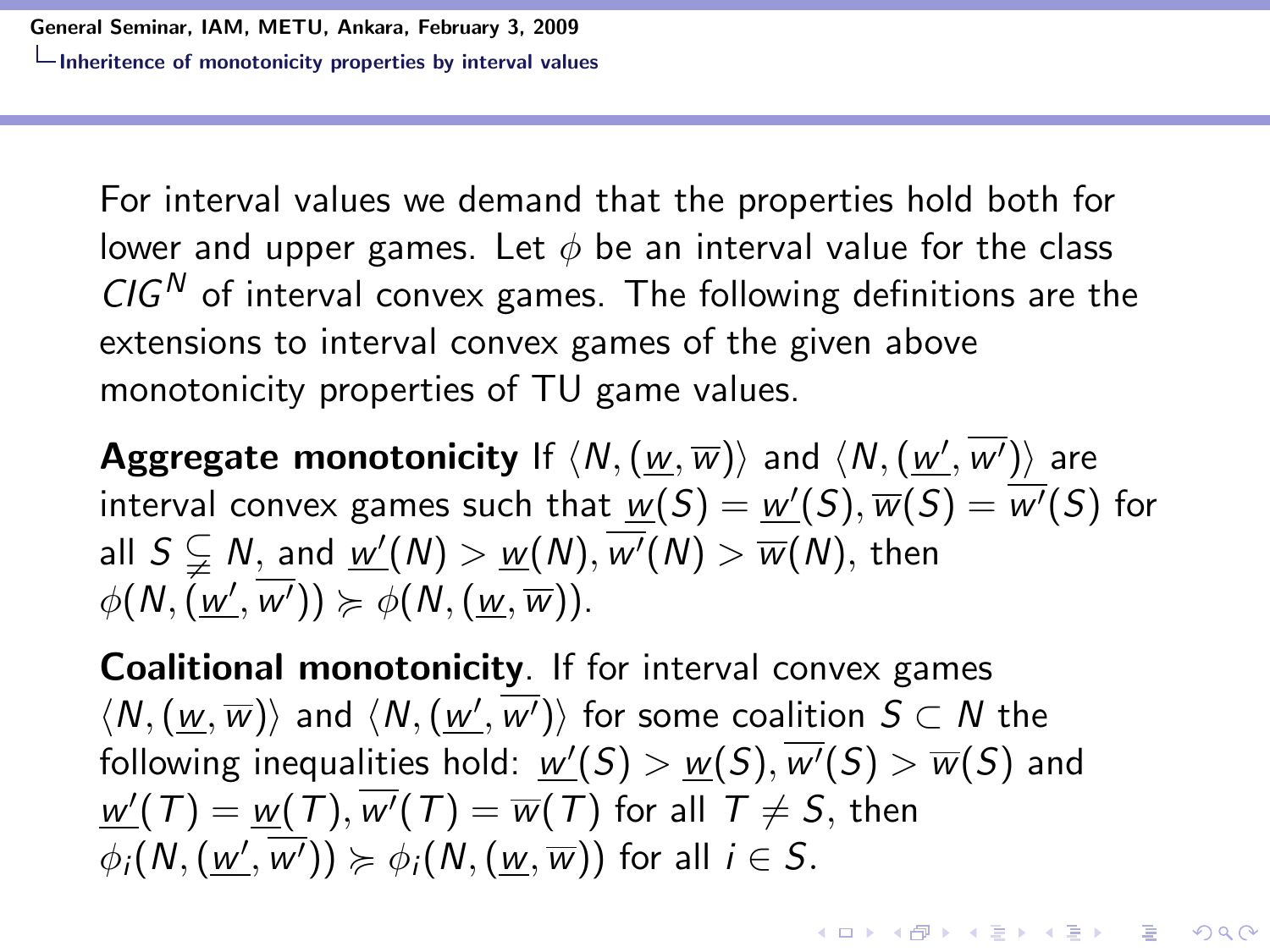Contribution monotonicity (CM). For interval convex games  $\langle \mathcal{N},(\underline{w},\overline{w})\rangle$  and  $\langle \mathcal{N},(\underline{w'},\overline{w'})\rangle$  and for each  $i\in \mathcal{N}$  inequalities  $w'(S \cup \{i\}) - w'(S) \ge w(S \cup \{i\}) - w(S),$  $\overline{w'}(S \cup \{i\}) - \overline{w}(S) \ge \overline{w}(S \cup \{i\}) - \overline{w}(S)$  for all  $S \not\ni i$  imply  $\phi_i(N, (\underline{w}', \overline{w}')) \succcurlyeq \phi_i(N, (\underline{w}, \overline{w})).$ 

Weak contribution monotonicity If for interval convex games  $\langle N, (\underline{w},\overline{w})\rangle$  and  $\langle N,(\underline{w'},\overline{w'})\rangle,$  for all  $i\in \mathcal{N},$  and all coalitions  $S\not\ni i$ the inequalities  $\underline{w'}(S\cup\{i\})-\underline{w'}(S)\geq \underline{w}(S\cup\{i\})-\underline{w}(S),$  $\overline{w'}(S \cup \{i\}) - \overline{w'}(S) \ge \overline{w}(S \cup \{i\}) - \overline{w}(S)$  hold, then  $\phi(N, (\underline{w'}, \overline{w'})) \succcurlyeq \phi(N, (\underline{w}, \overline{w})).$ 

**Population monotonicity**. If  $\langle N, (\underline{w},\overline{w})\rangle$  is an interval convex game and  $\mathsf{N}'\subset \mathsf{N},$  then  $\phi_i(\mathsf{N},(\underline{w},\overline{w}))\succcurlyeq\phi_i(\mathsf{N}',(\underline{w},\overline{w}))$  for all  $i \in N',$  where  $\langle N',(\underline{w},\overline{w})\rangle$  is the subgame of  $\langle N,(\underline{w},\overline{w})\rangle$ .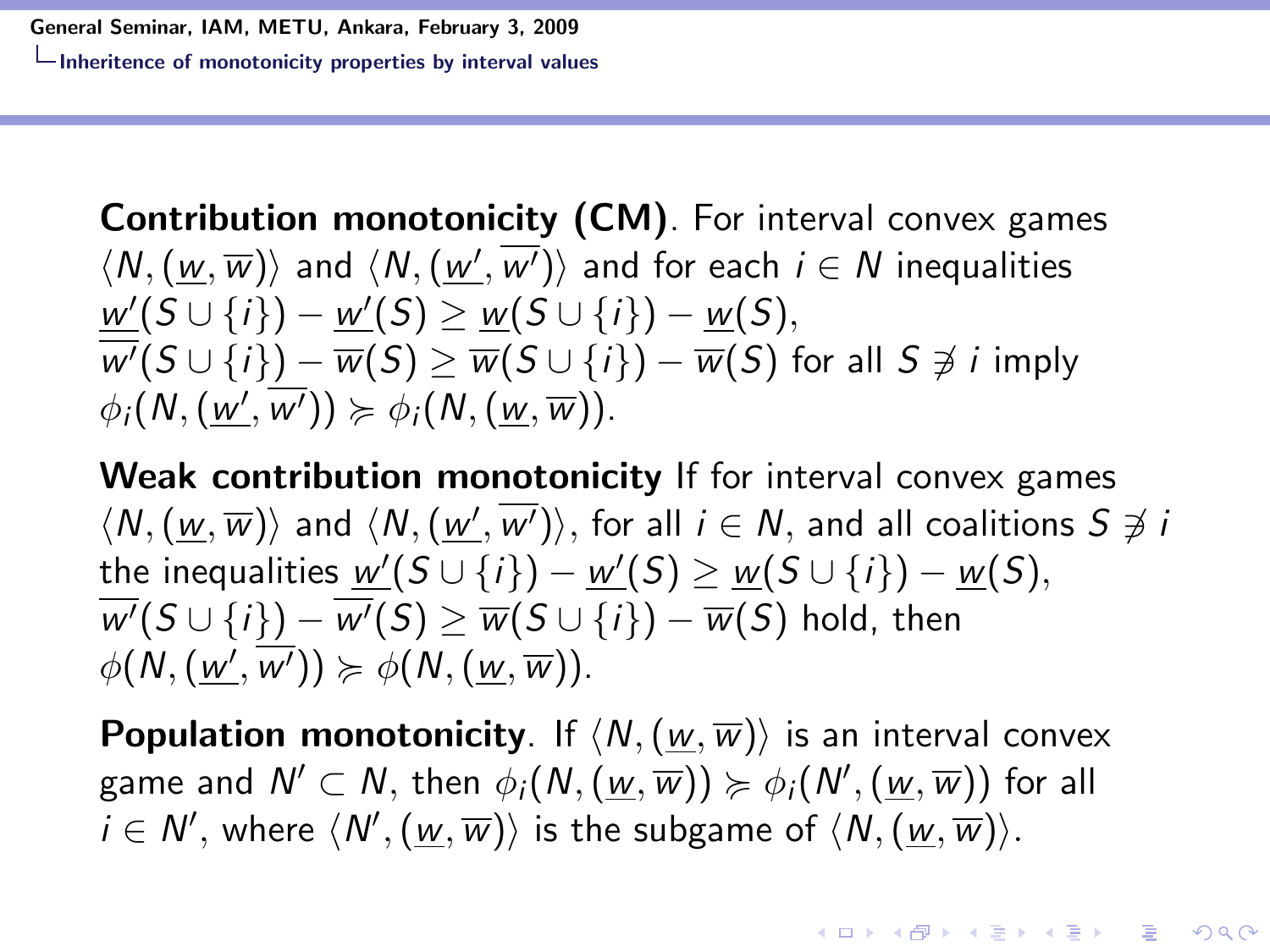From the definitions it follows that all these properties are inherited by interval values generated by TU game values: if a value  $\varphi$  on the class of TU convex games  $CG^N$  satisfies one of the monotonicity properties, then the generated interval value  $\phi$  on the class  $CIG<sup>N</sup>$  satisfies the same interval property.

In particular, since the Shapley value and the Dutta–Ray solution on the class of convex games are population monotonic, we obtain that the interval Shapley value and the interval Dutta–Ray solution are population monotonic on the class of interval convex games as well.

This last monotonicity property provides the existence of interval population monotonic allocation schemes (Alparslan Gök, Branzei and Tijs (2008)).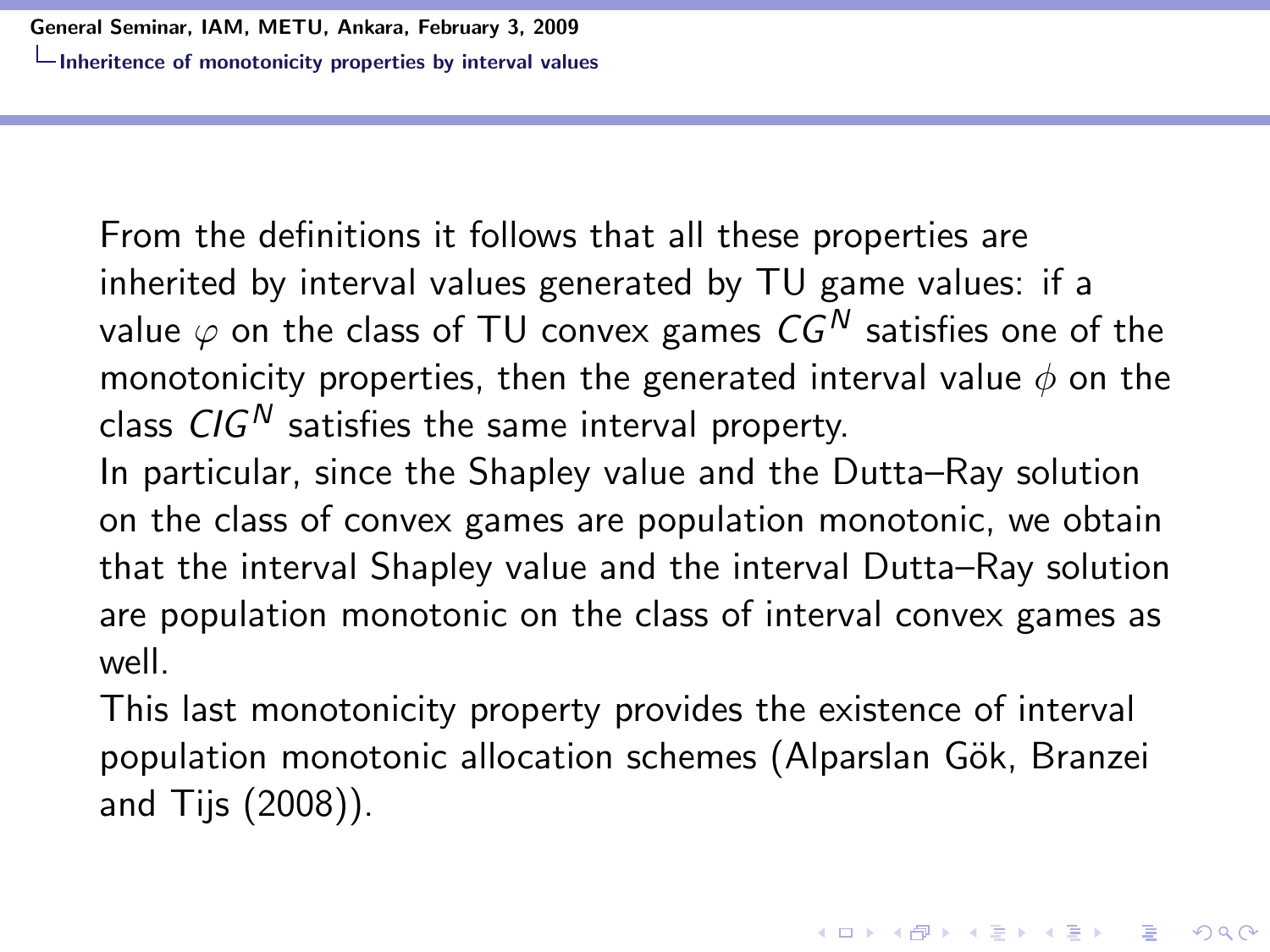#### References

Alparslan Gök, S.Z., Cooperative Interval Games, PhD Thesis, Middle East Tehnical University, Turkey (2009). Dutta B. and Ray D., A concept of egalitarianism under participation constraints, Econometrica 57 (1989) 615-630. Gillies D. B., Solutions to general non-zero-sum games. In: Tucker, A.W. and Luce, R.D. (Eds.), Contributions to the theory of games IV, Annals of Mathematical Studies 40. Princeton University Press, Princeton (1959) pp. 47-85. Hokari T., The nucleolus is not aggregate monotonic on the domain of convex games, International Journal of Game Theory 29 (2000) 133-137. Hokari T. and van Gellekom A., Population monotonicity and consistency in convex games: Some logical relations, International Journal of Game Theory 31 (2002) 593-607.